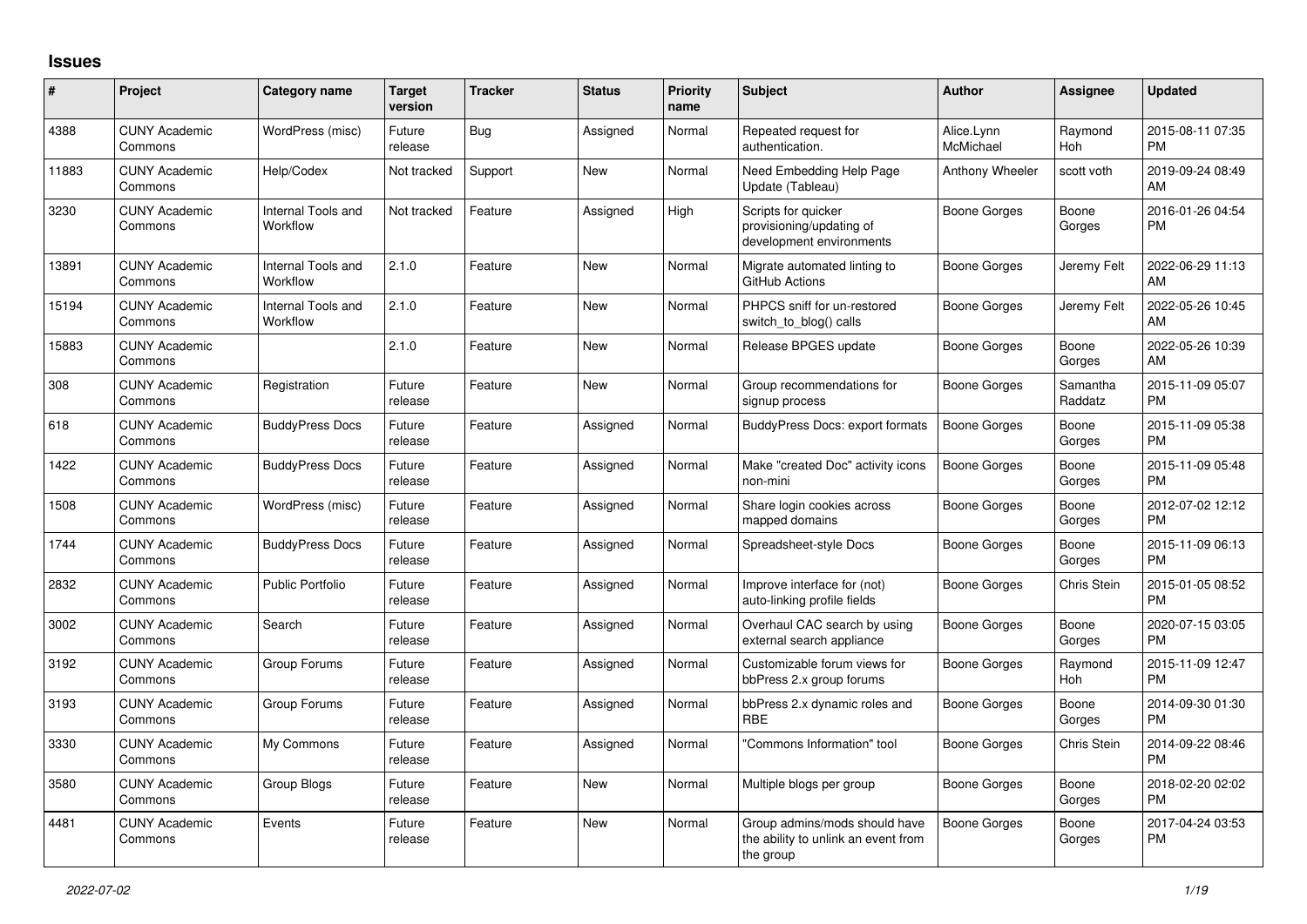| #     | Project                         | <b>Category name</b>        | <b>Target</b><br>version | <b>Tracker</b> | <b>Status</b>        | <b>Priority</b><br>name | Subject                                                                                                      | Author              | <b>Assignee</b> | <b>Updated</b>                |
|-------|---------------------------------|-----------------------------|--------------------------|----------------|----------------------|-------------------------|--------------------------------------------------------------------------------------------------------------|---------------------|-----------------|-------------------------------|
| 4635  | <b>CUNY Academic</b><br>Commons | Authentication              | Future<br>release        | Feature        | <b>New</b>           | Normal                  | Allow non-WP authentication                                                                                  | <b>Boone Gorges</b> | Sonja Leix      | 2019-03-01 02:05<br><b>PM</b> |
| 5234  | <b>CUNY Academic</b><br>Commons | Membership                  | Future<br>release        | Feature        | Assigned             | Normal                  | Write Unconfirmed patch for WP                                                                               | <b>Boone Gorges</b> | Boone<br>Gorges | 2016-10-24 11:18<br>AM        |
| 5488  | <b>CUNY Academic</b><br>Commons | Social Paper                | Future<br>release        | Bug            | New                  | Normal                  | Add a "last edited by" field to<br>Social Paper group directories                                            | Boone Gorges        |                 | 2016-04-21 10:05<br><b>PM</b> |
| 5489  | <b>CUNY Academic</b><br>Commons | Social Paper                | Future<br>release        | Feature        | <b>New</b>           | Normal                  | Asc/desc sorting for Social Paper<br>directories                                                             | Boone Gorges        |                 | 2016-04-21 10:06<br><b>PM</b> |
| 6332  | <b>CUNY Academic</b><br>Commons | WordPress (misc)            | Future<br>release        | Feature        | <b>New</b>           | Normal                  | Allow uploaded files to be marked<br>as private in an ad hoc way                                             | Boone Gorges        |                 | 2016-10-17 11:41<br><b>PM</b> |
| 7022  | <b>CUNY Academic</b><br>Commons | Announcements               | Future<br>release        | Bug            | <b>New</b>           | Normal                  | Sitewide announcements should<br>be displayed on, and dismissable<br>from, mapped domains                    | Boone Gorges        | Boone<br>Gorges | 2018-03-22 10:18<br>AM        |
| 7663  | <b>CUNY Academic</b><br>Commons | Social Paper                | Future<br>release        | Bug            | New                  | Normal                  | Social Paper notifications not<br>formatted correctly on secondary<br>sites                                  | <b>Boone Gorges</b> | Boone<br>Gorges | 2018-04-16 03:52<br><b>PM</b> |
| 9720  | <b>CUNY Academic</b><br>Commons | Authentication              | Future<br>release        | Feature        | New                  | Normal                  | The Commons should be an<br>oAuth provider                                                                   | <b>Boone Gorges</b> |                 | 2019-03-01 02:04<br><b>PM</b> |
| 9926  | <b>CUNY Academic</b><br>Commons | <b>WordPress Plugins</b>    | Future<br>release        | Bug            | New                  | Normal                  | twitter-mentions-as-comments<br>cron jobs can run long                                                       | Boone Gorges        | Boone<br>Gorges | 2018-10-24 12:34<br><b>PM</b> |
| 10380 | <b>CUNY Academic</b><br>Commons | WordPress (misc)            | Future<br>release        | Feature        | In Progress          | Normal                  | Remove blacklisted plugins                                                                                   | <b>Boone Gorges</b> |                 | 2022-04-26 12:00<br><b>PM</b> |
| 10580 | <b>CUNY Academic</b><br>Commons | Information<br>Architecture | Future<br>release        | Design/UX      | New                  | Normal                  | Primary nav item review                                                                                      | Boone Gorges        | Sara Cannon     | 2022-06-28 01:29<br><b>PM</b> |
| 11024 | <b>CUNY Academic</b><br>Commons | WordPress (misc)            | Future<br>release        | Bug            | <b>New</b>           | Normal                  | Subsites should not show "you<br>should update your .htaccess<br>now" notice after permalink setting<br>save | Boone Gorges        |                 | 2019-01-28 01:35<br><b>PM</b> |
| 11392 | <b>CUNY Academic</b><br>Commons |                             | Future<br>release        | Bug            | New                  | Normal                  | Migrate users away from<br><b>StatPress</b>                                                                  | <b>Boone Gorges</b> |                 | 2019-04-23 03:53<br><b>PM</b> |
| 11834 | <b>CUNY Academic</b><br>Commons | <b>Group Files</b>          | Future<br>release        | Feature        | New                  | Normal                  | Improved tools for managing<br>group file folders                                                            | Boone Gorges        | Sonja Leix      | 2019-09-06 03:55<br>PM        |
| 11945 | <b>CUNY Academic</b><br>Commons | Reckoning                   | Future<br>release        | Feature        | Reporter<br>Feedback | Normal                  | Add Comments bubble to<br>Reckoning views                                                                    | Boone Gorges        | Boone<br>Gorges | 2019-11-12 05:14<br><b>PM</b> |
| 12042 | <b>CUNY Academic</b><br>Commons | <b>Email Notifications</b>  | Future<br>release        | Feature        | New                  | Normal                  | Improved error logging for BPGES   Boone Gorges<br>send queue                                                |                     | Boone<br>Gorges | 2021-11-19 12:25<br>PM.       |
| 12091 | <b>CUNY Academic</b><br>Commons | Group Files                 | Future<br>release        | Feature        | New                  | Normal                  | Improved pre-upload file validation   Boone Gorges<br>for bp-group-documents                                 |                     | Boone<br>Gorges | 2019-11-14 01:21<br><b>PM</b> |
| 13048 | <b>CUNY Academic</b><br>Commons | Shortcodes and<br>embeds    | Future<br>release        | Feature        | New                  | Normal                  | Jupyter Notebooks support                                                                                    | Boone Gorges        |                 | 2020-07-14 11:46<br>AM        |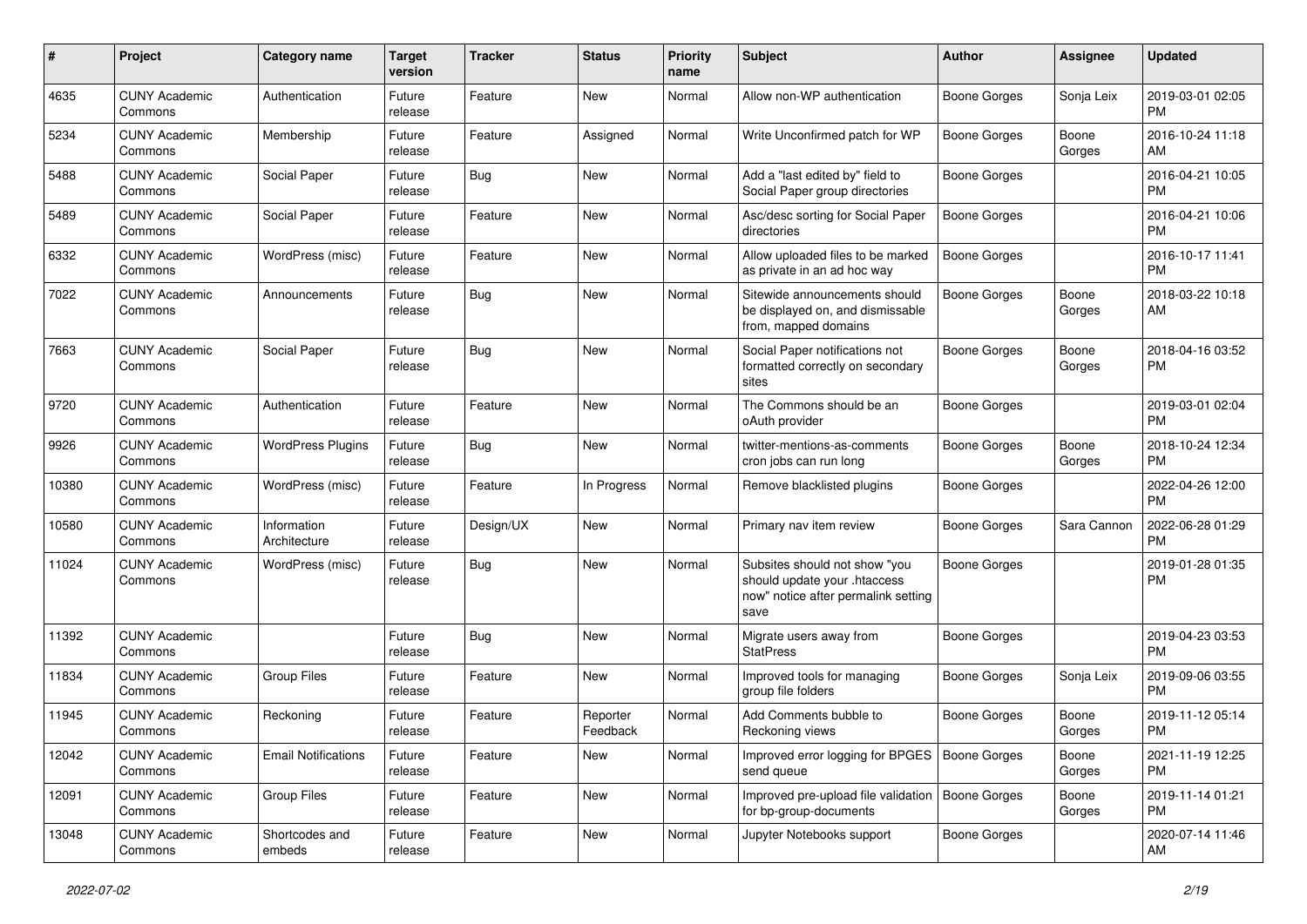| #     | <b>Project</b>                  | Category name            | Target<br>version | <b>Tracker</b> | <b>Status</b> | <b>Priority</b><br>name | <b>Subject</b>                                                                             | <b>Author</b>       | Assignee          | <b>Updated</b>                |
|-------|---------------------------------|--------------------------|-------------------|----------------|---------------|-------------------------|--------------------------------------------------------------------------------------------|---------------------|-------------------|-------------------------------|
| 13331 | <b>CUNY Academic</b><br>Commons | Site cloning             | Future<br>release | Bug            | New           | Normal                  | Combine Site Template and Clone<br>operations                                              | Boone Gorges        | Jeremy Felt       | 2021-11-19 12:39<br><b>PM</b> |
| 13358 | <b>CUNY Academic</b><br>Commons | Group Forums             | Future<br>release | Feature        | New           | Normal                  | Improved UI for group forum<br>threading settings                                          | Boone Gorges        | Raymond<br>Hoh    | 2021-11-19 12:27<br><b>PM</b> |
| 13466 | <b>CUNY Academic</b><br>Commons | Cavalcade                | Future<br>release | Feature        | <b>New</b>    | Normal                  | Automated cleanup for duplicate<br>Cavalcade tasks                                         | Boone Gorges        | Boone<br>Gorges   | 2020-10-13 05:24<br><b>PM</b> |
| 13835 | <b>CUNY Academic</b><br>Commons | WordPress (misc)         | Future<br>release | Feature        | <b>New</b>    | Normal                  | Allow OneSearch widget to have<br>'CUNY' as campus                                         | Boone Gorges        | Boone<br>Gorges   | 2021-11-19 12:39<br><b>PM</b> |
| 14184 | <b>CUNY Academic</b><br>Commons | <b>Public Portfolio</b>  | Future<br>release | Feature        | New           | Normal                  | Centralized mechanism for storing<br>Campus affiliations                                   | <b>Boone Gorges</b> | Boone<br>Gorges   | 2022-01-04 11:35<br>AM        |
| 14309 | <b>CUNY Academic</b><br>Commons | Group Library            | Future<br>release | Feature        | New           | Normal                  | Better handling of<br>bp_group_document file download<br>attempts when file is not present | Boone Gorges        | Boone<br>Gorges   | 2021-11-19 12:28<br><b>PM</b> |
| 14987 | <b>CUNY Academic</b><br>Commons | <b>WordPress Plugins</b> | Future<br>release | Bug            | <b>New</b>    | Normal                  | Elementor update causes<br>database freeze-up                                              | Boone Gorges        | Boone<br>Gorges   | 2021-11-29 12:02<br><b>PM</b> |
| 16092 | <b>CUNY Academic</b><br>Commons |                          | Future<br>release | Feature        | Hold          | Normal                  | Don't show main site in Site<br>search results                                             | Boone Gorges        | Boone<br>Gorges   | 2022-05-17 03:12<br><b>PM</b> |
| 10794 | <b>CUNY Academic</b><br>Commons | Performance              | Not tracked       | <b>Bug</b>     | New           | Normal                  | Memcached connection<br>occasionally breaks                                                | Boone Gorges        | Boone<br>Gorges   | 2018-12-06 03:30<br>PM.       |
| 11517 | <b>CUNY Academic</b><br>Commons |                          | Not tracked       | Feature        | Assigned      | Normal                  | wp-accessibility plugin should not<br>strip 'target="_blank"' by default                   | <b>Boone Gorges</b> | Laurie Hurson     | 2019-09-24 09:57<br><b>AM</b> |
| 12436 | <b>CUNY Academic</b><br>Commons |                          | Not tracked       | Bug            | Assigned      | Normal                  | Nightly system downtime                                                                    | Boone Gorges        |                   | 2020-08-01 09:30<br>AM        |
| 12911 | <b>CUNY Academic</b><br>Commons |                          | Not tracked       | Feature        | New           | Normal                  | Block access to xmlrpc.php based<br>on User-Agent                                          | Boone Gorges        | Boone<br>Gorges   | 2020-06-09 05:12<br><b>PM</b> |
| 1165  | <b>CUNY Academic</b><br>Commons | <b>Email Invitations</b> | Future<br>release | Feature        | Assigned      | Low                     | Allow saved lists of invitees under<br>Send Invites                                        | Boone Gorges        | Boone<br>Gorges   | 2015-11-09 06:03<br><b>PM</b> |
| 1166  | <b>CUNY Academic</b><br>Commons | <b>Email Invitations</b> | Future<br>release | Feature        | <b>New</b>    | Low                     | Better organizational tools for Sent<br><b>Invites</b>                                     | <b>Boone Gorges</b> | Boone<br>Gorges   | 2015-11-09 06:02<br><b>PM</b> |
| 1167  | <b>CUNY Academic</b><br>Commons | <b>Email Invitations</b> | Future<br>release | Feature        | New           | Low                     | Allow email invitations to be resent                                                       | <b>Boone Gorges</b> | Boone<br>Gorges   | 2015-11-12 12:53<br>AM        |
| 1417  | <b>CUNY Academic</b><br>Commons | <b>BuddyPress Docs</b>   | Future<br>release | Feature        | Assigned      | Low                     | <b>Bulk actions for BuddyPress Docs</b>                                                    | Boone Gorges        | Boone<br>Gorges   | 2016-10-17 10:41<br><b>PM</b> |
| 1423  | <b>CUNY Academic</b><br>Commons | BuddyPress (misc)        | Future<br>release | Feature        | Assigned      | Low                     | Show an avatar for pingback<br>comment activity items                                      | Boone Gorges        | Tahir Butt        | 2016-10-24 12:03<br><b>PM</b> |
| 1983  | <b>CUNY Academic</b><br>Commons | Home Page                | Future<br>release | Feature        | Assigned      | Low                     | Media Library integration with<br><b>Featured Content plugin</b>                           | Boone Gorges        | Dominic<br>Giglio | 2014-03-17 10:34<br>AM        |
| 3048  | <b>CUNY Academic</b><br>Commons | <b>Public Portfolio</b>  | Future<br>release | Feature        | <b>New</b>    | Low                     | Images for rich text profile fields                                                        | Boone Gorges        | Boone<br>Gorges   | 2014-02-19 12:56<br><b>PM</b> |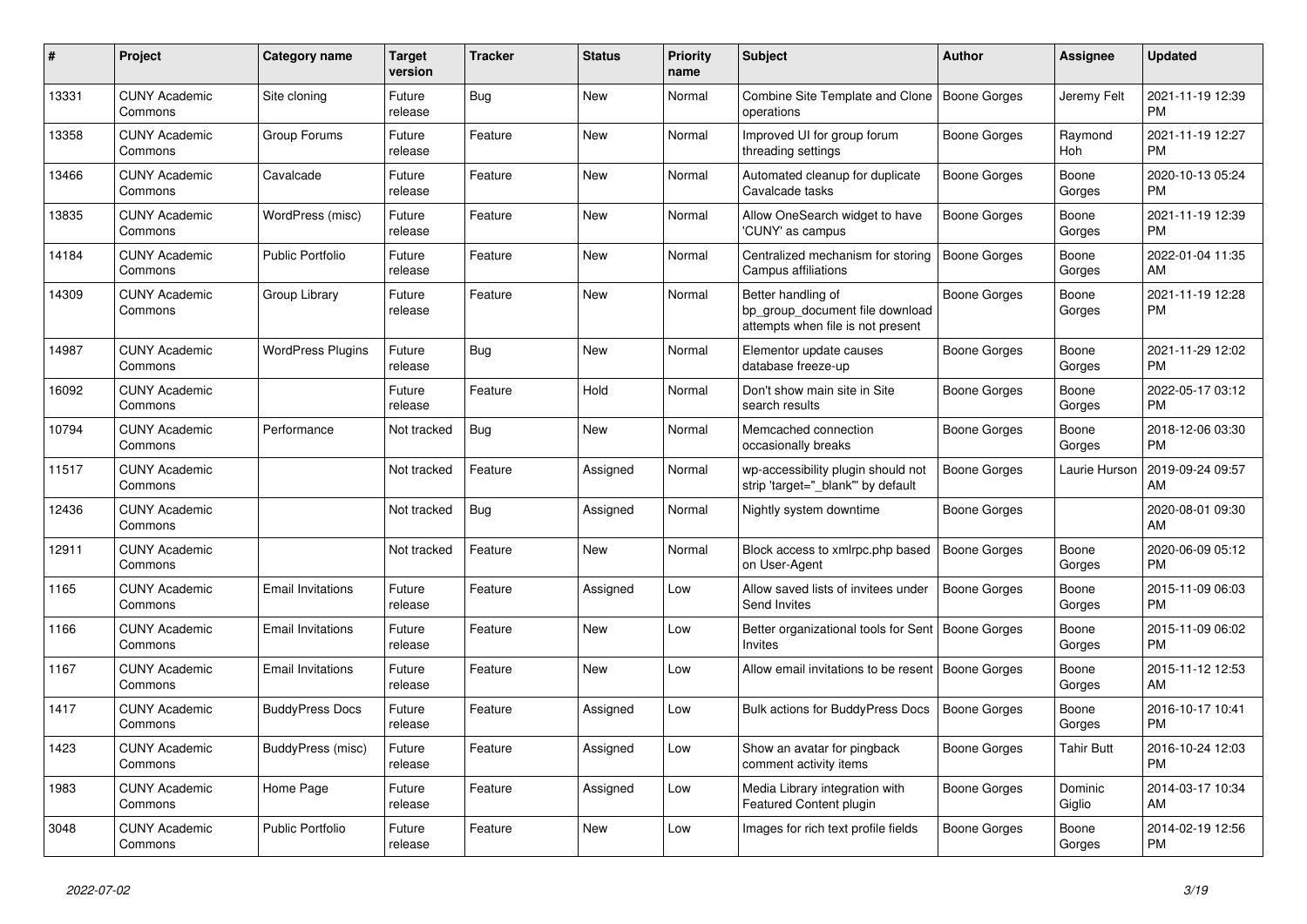| #     | Project                                                          | <b>Category name</b>     | <b>Target</b><br>version | <b>Tracker</b> | <b>Status</b>        | Priority<br>name | <b>Subject</b>                                                   | <b>Author</b>      | Assignee            | <b>Updated</b>                |
|-------|------------------------------------------------------------------|--------------------------|--------------------------|----------------|----------------------|------------------|------------------------------------------------------------------|--------------------|---------------------|-------------------------------|
| 6749  | <b>CUNY Academic</b><br>Commons                                  | Events                   | Future<br>release        | Bug            | <b>New</b>           | Low              | BPEO iCal request can trigger<br>very large number of DB queries | Boone Gorges       | Raymond<br>Hoh      | 2016-11-15 10:09<br><b>PM</b> |
| 1460  | <b>CUNY Academic</b><br>Commons                                  | Analytics                | Future<br>release        | Feature        | Assigned             | Normal           | <b>Update System Report</b>                                      | <b>Brian Foote</b> | Boone<br>Gorges     | 2015-11-09 06:13<br><b>PM</b> |
| 860   | <b>CUNY Academic</b><br>Commons                                  | Design                   | Future<br>release        | Design/UX      | Assigned             | Normal           | <b>Standardize Button Treatment</b><br><b>Across the Commons</b> | Chris Stein        | Chris Stein         | 2014-05-01 09:45<br>AM        |
| 2881  | <b>CUNY Academic</b><br>Commons                                  | <b>Public Portfolio</b>  | Future<br>release        | Feature        | Assigned             | Normal           | Redesign the UX for Profiles                                     | Chris Stein        | Chris Stein         | 2016-10-13 12:45<br><b>PM</b> |
| 3059  | <b>CUNY Academic</b><br>Commons                                  | Group Forums             | Future<br>release        | Design/UX      | New                  | Normal           | Forum Post Permissable Content<br><b>Explanatory Text</b>        | Chris Stein        | Chris Stein         | 2015-04-02 11:27<br>AM        |
| 2666  | <b>CUNY Academic</b><br>Commons                                  | About page               | Not tracked              | Documentation  | Assigned             | Normal           | <b>Update About Text</b>                                         | Chris Stein        | Luke Waltzer        | 2016-03-04 11:19<br>AM        |
| 3565  | <b>CUNY Academic</b><br>Commons                                  | My Commons               | Not tracked              | Documentation  | <b>New</b>           | Normal           | Load Newest inconsistencies                                      | Chris Stein        | scott voth          | 2015-11-09 01:16<br><b>PM</b> |
| 13199 | <b>CUNY Academic</b><br>Commons                                  | Group Forums             | Future<br>release        | Feature        | <b>New</b>           | Normal           | Favoring Groups over bbPress<br>plugin                           | Colin McDonald     | Colin<br>McDonald   | 2021-11-19 12:28<br><b>PM</b> |
| 13370 | <b>CUNY Academic</b><br>Commons                                  | Group Library            | Future<br>release        | Feature        | <b>New</b>           | Normal           | Library bulk deletion and folder<br>editing                      | Colin McDonald     | Boone<br>Gorges     | 2020-10-13 10:41<br>AM        |
| 15210 | <b>CUNY Academic</b><br>Commons                                  | Analytics                | Not tracked              | Design/UX      | New                  | Normal           | Google Analytics improvements                                    | Colin McDonald     | Boone<br>Gorges     | 2022-05-24 10:47<br>AM        |
| 9729  | <b>CUNY Academic</b><br>Commons                                  | <b>SEO</b>               | Not tracked              | Support        | <b>New</b>           | Normal           | 503 Errors showing on<br>newlaborforum.cuny.edu                  | Diane Krauthamer   | Raymond<br>Hoh      | 2018-05-22 04:48<br><b>PM</b> |
| 3615  | <b>CUNY Academic</b><br>Commons                                  | Redmine                  | Not tracked              | Feature        | New                  | Low              | Create Redmine issues via email                                  | Dominic Giglio     | Boone<br>Gorges     | 2017-11-16 11:36<br>AM        |
| 11968 | JustPublics@365<br>MediaCamp                                     |                          |                          | Feature        | New                  | Normal           | Nanoscience Retractable Display<br>Unit                          | Donald Cherry      | Bonnie<br>Eissner   | 2021-02-19 08:50<br>AM        |
| 12062 | AD/O365 Transition<br>from NonMatric to<br>Matriculated Students |                          |                          | Feature        | In Progress          | Normal           | create solution and console<br>project                           | Emilio Rodriguez   | Emilio<br>Rodriguez | 2019-11-12 03:56<br><b>PM</b> |
| 13457 | <b>CUNY Academic</b><br>Commons                                  | Group Forums             | 2.0.3                    | <b>Bug</b>     | <b>New</b>           | High             | Forum post not sending<br>notifications                          | Filipa Calado      | Raymond<br>Hoh      | 2022-06-29 11:32<br>AM        |
| 11649 | <b>CUNY Academic</b><br>Commons                                  | <b>WordPress Plugins</b> | 2.0.3                    | Bug            | In Progress          | Normal           | CC license displayed on every<br>page                            | Gina Cherry        | Raymond<br>Hoh      | 2022-06-29 11:32<br>AM        |
| 11545 | <b>CUNY Academic</b><br>Commons                                  | <b>WordPress Plugins</b> | Not tracked              | Support        | <b>New</b>           | Normal           | Twitter searches in WordPress                                    | Gina Cherry        | Matt Gold           | 2019-09-23 01:03<br><b>PM</b> |
| 12004 | <b>CUNY Academic</b><br>Commons                                  |                          | Not tracked              | Support        | Reporter<br>Feedback | Normal           | Notifications for spam blog<br>comments                          | Gina Cherry        | Raymond<br>Hoh      | 2019-11-01 12:05<br><b>PM</b> |
| 14842 | <b>CUNY Academic</b><br>Commons                                  |                          | Not tracked              | Support        | Reporter<br>Feedback | Normal           | Question about widgets and block<br>editor                       | Gina Cherry        |                     | 2021-10-06 03:01<br><b>PM</b> |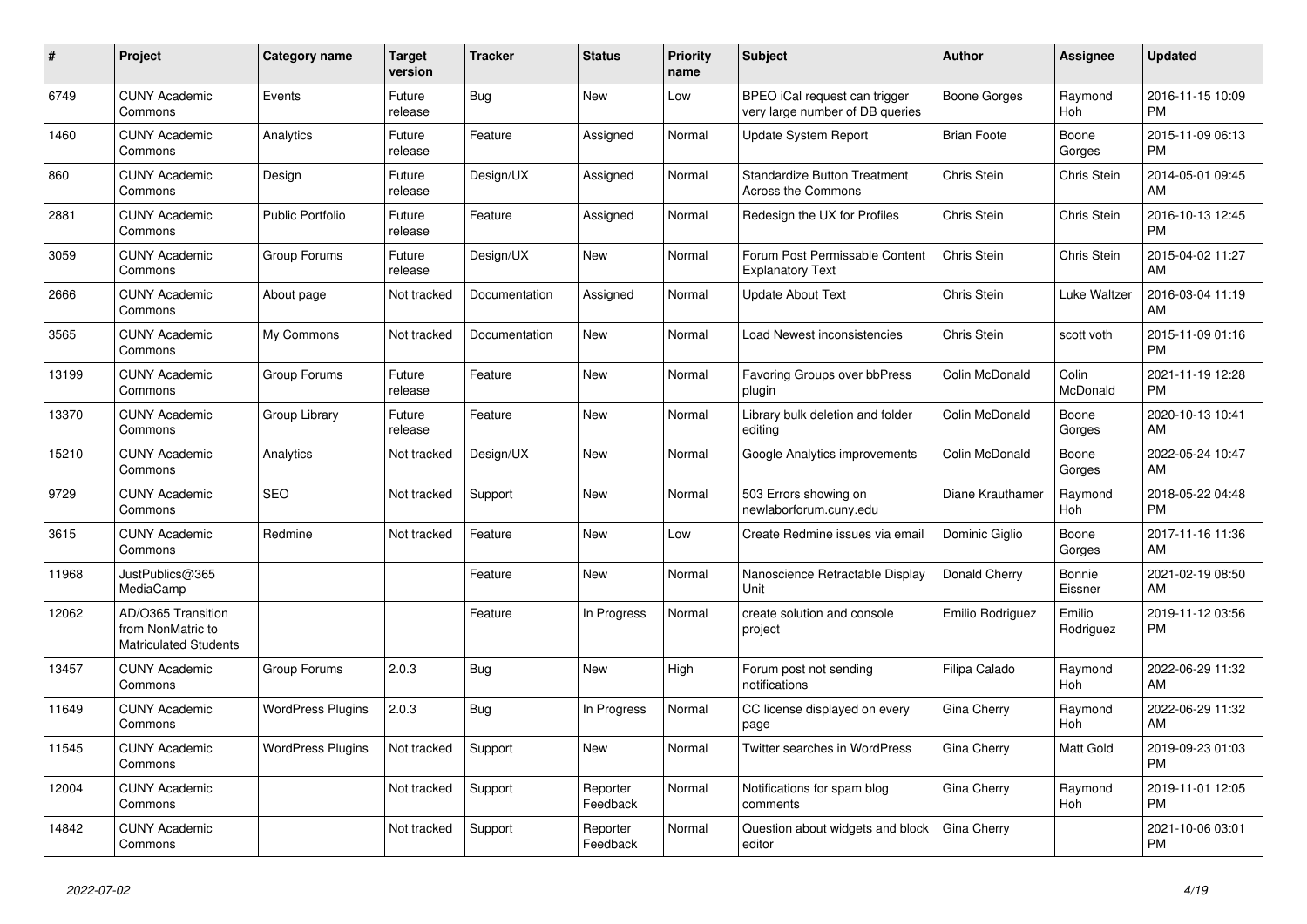| $\pmb{\sharp}$ | <b>Project</b>                  | Category name            | <b>Target</b><br>version | <b>Tracker</b> | <b>Status</b>        | <b>Priority</b><br>name | <b>Subject</b>                                                               | <b>Author</b> | Assignee            | <b>Updated</b>                |
|----------------|---------------------------------|--------------------------|--------------------------|----------------|----------------------|-------------------------|------------------------------------------------------------------------------|---------------|---------------------|-------------------------------|
| 3473           | <b>CUNY Academic</b><br>Commons | <b>User Experience</b>   | Future<br>release        | Feature        | Assigned             | Normal                  | Commons profile: Add help info<br>about "Positions" replacing "title"        | Keith Miyake  | Samantha<br>Raddatz | 2015-11-09 02:28<br><b>PM</b> |
| 6755           | <b>CUNY Academic</b><br>Commons | WordPress (misc)         | Future<br>release        | <b>Bug</b>     | New                  | Normal                  | Cannot Deactivate Plugin                                                     | Laura Kane    |                     | 2016-11-16 01:12<br><b>PM</b> |
| 12121          | <b>CUNY Academic</b><br>Commons | <b>WordPress Plugins</b> | 2.0.3                    | Feature        | Reporter<br>Feedback | Normal                  | Embedding H5P Iframes on<br><b>Commons Site</b>                              | Laurie Hurson | Boone<br>Gorges     | 2022-06-29 11:32<br>AM        |
| 15613          | <b>CUNY Academic</b><br>Commons |                          | 2.0.3                    | Feature        | Reporter<br>Feedback | Normal                  | Adding "Passster" plugin                                                     | Laurie Hurson |                     | 2022-06-29 11:32<br>AM        |
| 16199          | <b>CUNY Academic</b><br>Commons | <b>Directories</b>       | 2.0.3                    | Bug            | New                  | Normal                  | Removed "Semester" Filter from<br><b>Courses Directory</b>                   | Laurie Hurson | Boone<br>Gorges     | 2022-06-29 11:32<br>AM        |
| 14936          | <b>CUNY Academic</b><br>Commons |                          |                          | Bug            | New                  | Normal                  | Commons websites blocked by<br>SPS campus network                            | Laurie Hurson |                     | 2021-11-03 03:57<br><b>PM</b> |
| 14940          | <b>CUNY Academic</b><br>Commons |                          |                          | <b>Bug</b>     | <b>New</b>           | Normal                  | Discrepancy between Commons<br>profile "sites" and actual # of sites         | Laurie Hurson |                     | 2021-11-08 11:09<br>AM        |
| 15757          | <b>CUNY Academic</b><br>Commons |                          |                          | Bug            | <b>New</b>           | Normal                  | Members # do not match                                                       | Laurie Hurson |                     | 2022-03-30 04:52<br><b>PM</b> |
| 9289           | <b>CUNY Academic</b><br>Commons | <b>WordPress Plugins</b> | Future<br>release        | Bug            | Reporter<br>Feedback | Normal                  | Email Users Plugin                                                           | Laurie Hurson | Boone<br>Gorges     | 2018-10-24 12:34<br><b>PM</b> |
| 11131          | <b>CUNY Academic</b><br>Commons |                          | Future<br>release        | Feature        | Reporter<br>Feedback | Normal                  | Image Annotation Plugins                                                     | Laurie Hurson |                     | 2019-02-26 11:33<br>AM        |
| 11789          | <b>CUNY Academic</b><br>Commons | Courses                  | Future<br>release        | Feature        | <b>New</b>           | Normal                  | Ability to remove item from<br>Courses list                                  | Laurie Hurson | Sonja Leix          | 2019-09-24 12:28<br><b>PM</b> |
| 11843          | <b>CUNY Academic</b><br>Commons | WordPress (misc)         | Future<br>release        | Design/UX      | <b>New</b>           | Normal                  | Tweaking the Gutenberg Editor<br>Interface                                   | Laurie Hurson |                     | 2022-04-26 12:00<br><b>PM</b> |
| 12446          | <b>CUNY Academic</b><br>Commons | Groups (misc)            | Future<br>release        | Feature        | Reporter<br>Feedback | Normal                  | Toggle default site to group forum<br>postina                                | Laurie Hurson | Laurie Hurson       | 2020-03-10 11:57<br>AM        |
| 13650          | <b>CUNY Academic</b><br>Commons | Group Library            | Future<br>release        | Feature        | <b>New</b>           | Normal                  | Forum Attachments in Group<br>Library                                        | Laurie Hurson |                     | 2021-11-19 12:30<br><b>PM</b> |
| 14787          | <b>CUNY Academic</b><br>Commons | Plugin Packages          | Future<br>release        | Feature        | <b>New</b>           | Normal                  | Creating a "Design" plugin<br>package                                        | Laurie Hurson | scott voth          | 2022-04-27 04:56<br><b>PM</b> |
| 11415          | <b>CUNY Academic</b><br>Commons | <b>WordPress Plugins</b> | Not tracked              | Bug            | Reporter<br>Feedback | Normal                  | <b>Blog Subscriptions in Jetpack</b>                                         | Laurie Hurson |                     | 2019-05-14 10:34<br>AM        |
| 11879          | <b>CUNY Academic</b><br>Commons |                          | Not tracked              | Bug            | <b>New</b>           | Normal                  | Hypothesis comments appearing<br>on multiple, different pdfs across<br>blogs | Laurie Hurson | Laurie Hurson       | 2019-09-19 02:39<br><b>PM</b> |
| 12328          | <b>CUNY Academic</b><br>Commons |                          | Not tracked              | Support        | New                  | Normal                  | Sign up Code for Non-CUNY<br>Faculty                                         | Laurie Hurson |                     | 2020-01-28 10:25<br>AM        |
| 12438          | <b>CUNY Academic</b><br>Commons | Courses                  | Not tracked              | <b>Bug</b>     | <b>New</b>           | Normal                  | Site appearing twice                                                         | Laurie Hurson | Boone<br>Gorges     | 2020-02-18 01:34<br><b>PM</b> |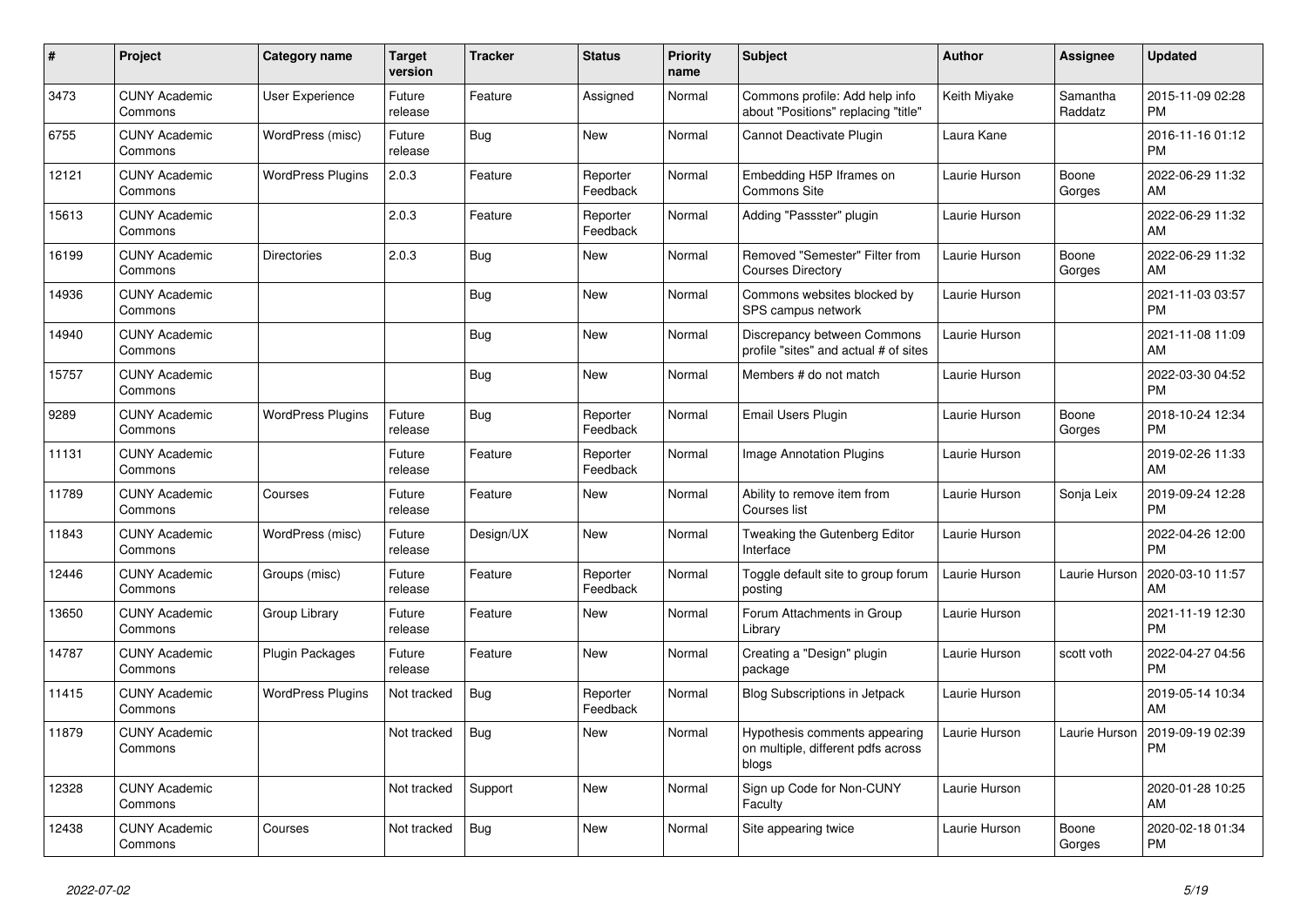| #     | Project                         | <b>Category name</b>      | <b>Target</b><br>version | <b>Tracker</b> | <b>Status</b>        | <b>Priority</b><br>name | <b>Subject</b>                                              | <b>Author</b> | <b>Assignee</b>     | <b>Updated</b>                |
|-------|---------------------------------|---------------------------|--------------------------|----------------|----------------------|-------------------------|-------------------------------------------------------------|---------------|---------------------|-------------------------------|
| 12484 | <b>CUNY Academic</b><br>Commons |                           | Not tracked              | Support        | Reporter<br>Feedback | Normal                  | Sign up Code for COIL Course<br>starting in March           | Laurie Hurson | Matt Gold           | 2020-03-02 02:26<br><b>PM</b> |
| 14475 | <b>CUNY Academic</b><br>Commons |                           | Not tracked              | Publicity      | New                  | Normal                  | <b>OER Showcase Page</b>                                    | Laurie Hurson | Laurie Hurson       | 2021-09-14 10:46<br>AM        |
| 14504 | <b>CUNY Academic</b><br>Commons |                           | Not tracked              | Publicity      | Reporter<br>Feedback | Normal                  | Adding showcases to home page<br>menu                       | Laurie Hurson | Boone<br>Gorges     | 2022-01-19 03:26<br><b>PM</b> |
| 14538 | <b>CUNY Academic</b><br>Commons |                           | Not tracked              | Support        | Reporter<br>Feedback | Normal                  | <b>Weebly To Commons</b>                                    | Laurie Hurson |                     | 2021-09-14 10:47<br>AM        |
| 15176 | <b>CUNY Academic</b><br>Commons |                           | Not tracked              | Support        | Reporter<br>Feedback | Normal                  | Archiving Q Writing & Old<br>Wordpress Sites on the Commons | Laurie Hurson |                     | 2022-02-08 10:28<br><b>AM</b> |
| 15923 | <b>CUNY Academic</b><br>Commons |                           | Not tracked              | Feature        | Reporter<br>Feedback | Normal                  | <b>Bellows Plugin Adjustments</b>                           | Laurie Hurson |                     | 2022-04-20 10:10<br>AM        |
| 9060  | <b>CUNY Academic</b><br>Commons | Commons In A Box          | Not tracked              | Bug            | Hold                 | Normal                  | Problems with CBox image library<br>/ upload                | Lisa Rhody    | Raymond<br>Hoh      | 2018-01-10 03:26<br><b>PM</b> |
| 2175  | <b>CUNY Academic</b><br>Commons | WordPress (misc)          | Not tracked              | Support        | Assigned             | Normal                  | Subscibe 2 vs. Jetpack<br>subscription options              | local admin   | Matt Gold           | 2016-01-26 04:58<br><b>PM</b> |
| 2612  | <b>CUNY Academic</b><br>Commons |                           | Not tracked              | Publicity      | Assigned             | Normal                  | Pinterest site for the Commons                              | local admin   | Sarah<br>Morgano    | 2016-03-04 11:19<br>AM        |
| 2325  | <b>CUNY Academic</b><br>Commons | BuddyPress (misc)         | Future<br>release        | Feature        | Assigned             | Low                     | Profile should have separate fields<br>for first/last names | local admin   | Boone<br>Gorges     | 2015-11-09 06:09<br><b>PM</b> |
| 2610  | <b>CUNY Academic</b><br>Commons | Group Invitations         | Future<br>release        | Feature        | Assigned             | Low                     | Request: Custom invitation<br>message to group invites      | local admin   | Boone<br>Gorges     | 2015-11-09 06:13<br><b>PM</b> |
| 6644  | <b>CUNY Academic</b><br>Commons |                           | Not tracked              | Bug            | Reporter<br>Feedback | High                    | White Screen at Login Pge                                   | Luke Waltzer  | Raymond<br>Hoh      | 2016-11-21 10:34<br><b>PM</b> |
| 5225  | <b>CUNY Academic</b><br>Commons | Registration              | Future<br>release        | Feature        | Assigned             | Normal                  | On-boarding Issues                                          | Luke Waltzer  | Samantha<br>Raddatz | 2016-02-12 02:58<br><b>PM</b> |
| 5268  | <b>CUNY Academic</b><br>Commons | Group Forums              | Future<br>release        | <b>Bug</b>     | Assigned             | Normal                  | Long-time to post to multiple<br>groups                     | Luke Waltzer  | Daniel Jones        | 2016-09-07 06:31<br>PM.       |
| 6078  | <b>CUNY Academic</b><br>Commons | <b>Blogs (BuddyPress)</b> | Future<br>release        | Feature        | New                  | Normal                  | <b>Explore Adding Network Blog</b><br>Metadata Plugin       | Luke Waltzer  | Luke Waltzer        | 2016-10-11 10:29<br><b>PM</b> |
| 7624  | <b>CUNY Academic</b><br>Commons | BuddyPress (misc)         | Future<br>release        | Design/UX      | New                  | Normal                  | <b>BP Notifications</b>                                     | Luke Waltzer  | Paige Dupont        | 2017-02-08 10:43<br><b>PM</b> |
| 7981  | <b>CUNY Academic</b><br>Commons | Social Paper              | Future<br>release        | Bug            | New                  | Normal                  | Social Paper comments should<br>not go to spam              | Luke Waltzer  | Boone<br>Gorges     | 2018-04-16 03:52<br><b>PM</b> |
| 8835  | <b>CUNY Academic</b><br>Commons | <b>Blogs (BuddyPress)</b> | Future<br>release        | Feature        | New                  | Normal                  | Extend cuny is shortlinks to sites                          | Luke Waltzer  | Boone<br>Gorges     | 2022-04-26 11:59<br>AM.       |
| 9211  | <b>CUNY Academic</b><br>Commons | <b>WordPress Plugins</b>  | Future<br>release        | Support        | Reporter<br>Feedback | Normal                  | Auto-Role Setting in Forum Plugin<br>Causing Some Confusion | Luke Waltzer  | Boone<br>Gorges     | 2018-03-13 11:44<br>AM        |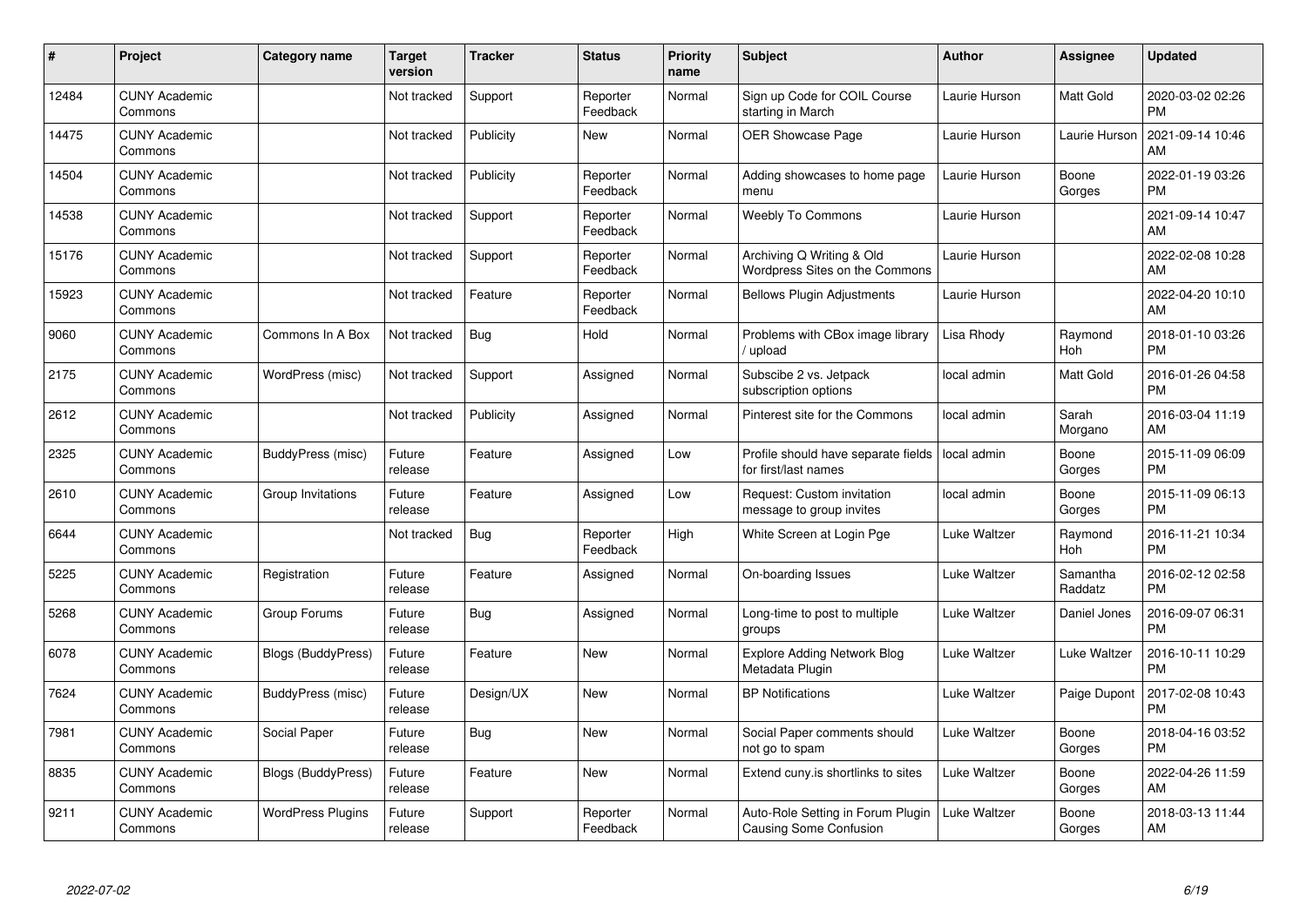| #     | Project                         | Category name            | <b>Target</b><br>version | <b>Tracker</b> | <b>Status</b>        | <b>Priority</b><br>name | <b>Subject</b>                                                                             | <b>Author</b>   | Assignee            | <b>Updated</b>                |
|-------|---------------------------------|--------------------------|--------------------------|----------------|----------------------|-------------------------|--------------------------------------------------------------------------------------------|-----------------|---------------------|-------------------------------|
| 9895  | <b>CUNY Academic</b><br>Commons | Onboarding               | Future<br>release        | Feature        | Assigned             | Normal                  | Add "Accept Invitation"<br>link/button/function to Group<br>and/or Site invitation emails? | Luke Waltzer    | Boone<br>Gorges     | 2018-06-07 12:42<br><b>PM</b> |
| 5317  | <b>CUNY Academic</b><br>Commons | Group Blogs              | Not tracked              | Bug            | Reporter<br>Feedback | Normal                  | Notifications of New Post Didn't<br>Come                                                   | Luke Waltzer    | Samantha<br>Raddatz | 2016-03-21 10:41<br><b>PM</b> |
| 7928  | <b>CUNY Academic</b><br>Commons | Group Forums             | Not tracked              | <b>Bug</b>     | <b>New</b>           | Normal                  | Duplicate Forum post                                                                       | Luke Waltzer    | Raymond<br>Hoh      | 2017-04-11 09:27<br><b>PM</b> |
| 13430 | <b>CUNY Academic</b><br>Commons | Reply By Email           | Not tracked              | Bug            | <b>New</b>           | Normal                  | Delay in RBE                                                                               | Luke Waltzer    | Raymond<br>Hoh      | 2020-10-13 11:16<br>AM        |
| 6356  | <b>CUNY Academic</b><br>Commons | <b>WordPress Plugins</b> | Future<br>release        | Bug            | Reporter<br>Feedback | Low                     | Should Subscribe2 be<br>deprecated?                                                        | Luke Waltzer    |                     | 2017-03-20 12:20<br><b>PM</b> |
| 6389  | <b>CUNY Academic</b><br>Commons | <b>BuddyPress Docs</b>   | Future<br>release        | Feature        | <b>New</b>           | Low                     | Make Discussion Area Visible<br>When Editing a Doc                                         | Luke Waltzer    | Boone<br>Gorges     | 2016-10-21 04:16<br><b>PM</b> |
| 6392  | <b>CUNY Academic</b><br>Commons | Group Forums             | Future<br>release        | Design/UX      | Assigned             | Low                     | Composition/Preview Panes in<br>Forum Posts                                                | Luke Waltzer    | Paige Dupont        | 2016-10-21 04:26<br><b>PM</b> |
| 8078  | <b>CUNY Academic</b><br>Commons | <b>WordPress Plugins</b> | Future<br>release        | System Upgrade | Assigned             | Normal                  | CommentPress Updates                                                                       | Margaret Galvan | Christian<br>Wach   | 2017-05-08 03:49<br><b>PM</b> |
| 8211  | <b>CUNY Academic</b><br>Commons | <b>WordPress Themes</b>  | Future<br>release        | Feature        | <b>New</b>           | Normal                  | Theme Suggestions: Material<br>Design-Inspired Themes                                      | Margaret Galvan | Margaret<br>Galvan  | 2017-08-07 02:48<br><b>PM</b> |
| 7828  | <b>CUNY Academic</b><br>Commons |                          | Not tracked              | Feature        | Assigned             | Normal                  | Theme Assessment 2017                                                                      | Margaret Galvan | Margaret<br>Galvan  | 2017-05-02 10:41<br><b>PM</b> |
| 15685 | <b>CUNY Academic</b><br>Commons |                          |                          | Support        | <b>New</b>           | High                    | problem with chrome?                                                                       | Marilyn Weber   |                     | 2022-04-25 03:40<br><b>PM</b> |
| 15169 | <b>CUNY Academic</b><br>Commons |                          | 2.0.3                    | Support        | Reporter<br>Feedback | Normal                  | new Prelude website zipfiles for<br>custom theme and other files.                          | Marilyn Weber   |                     | 2022-06-29 11:32<br>AM        |
| 15655 | <b>CUNY Academic</b><br>Commons |                          | 2.0.3                    | Support        | Reporter<br>Feedback | Normal                  | Event Aggregator plugin?                                                                   | Marilyn Weber   |                     | 2022-06-29 11:32<br>AM        |
| 14784 | <b>CUNY Academic</b><br>Commons |                          |                          | Support        | Reporter<br>Feedback | Normal                  | User report of logo problem when<br>using Customizer theme                                 | Marilyn Weber   |                     | 2021-09-17 10:25<br>AM        |
| 15045 | <b>CUNY Academic</b><br>Commons |                          |                          | Support        | <b>New</b>           | Normal                  | no result for KCeL in the search<br>box on the commons                                     | Marilyn Weber   |                     | 2021-12-10 11:29<br>AM        |
| 15260 | <b>CUNY Academic</b><br>Commons |                          |                          | Support        | Reporter<br>Feedback | Normal                  | Diacritical markings   European<br><b>Stages</b>                                           | Marilyn Weber   |                     | 2022-02-04 08:16<br>AM        |
| 15370 | <b>CUNY Academic</b><br>Commons |                          |                          | Support        | Reporter<br>Feedback | Normal                  | All-in-One Event Calendar?                                                                 | Marilyn Weber   |                     | 2022-02-17 11:03<br>AM        |
| 15565 | <b>CUNY Academic</b><br>Commons |                          |                          | Support        | <b>New</b>           | Normal                  | Events - send updates to an email<br>listserv                                              | Marilyn Weber   |                     | 2022-03-10 01:06<br><b>PM</b> |
| 16099 | <b>CUNY Academic</b><br>Commons |                          |                          | Support        | Reporter<br>Feedback | Normal                  | request for Newsletter Glue                                                                | Marilyn Weber   |                     | 2022-05-13 12:14<br><b>PM</b> |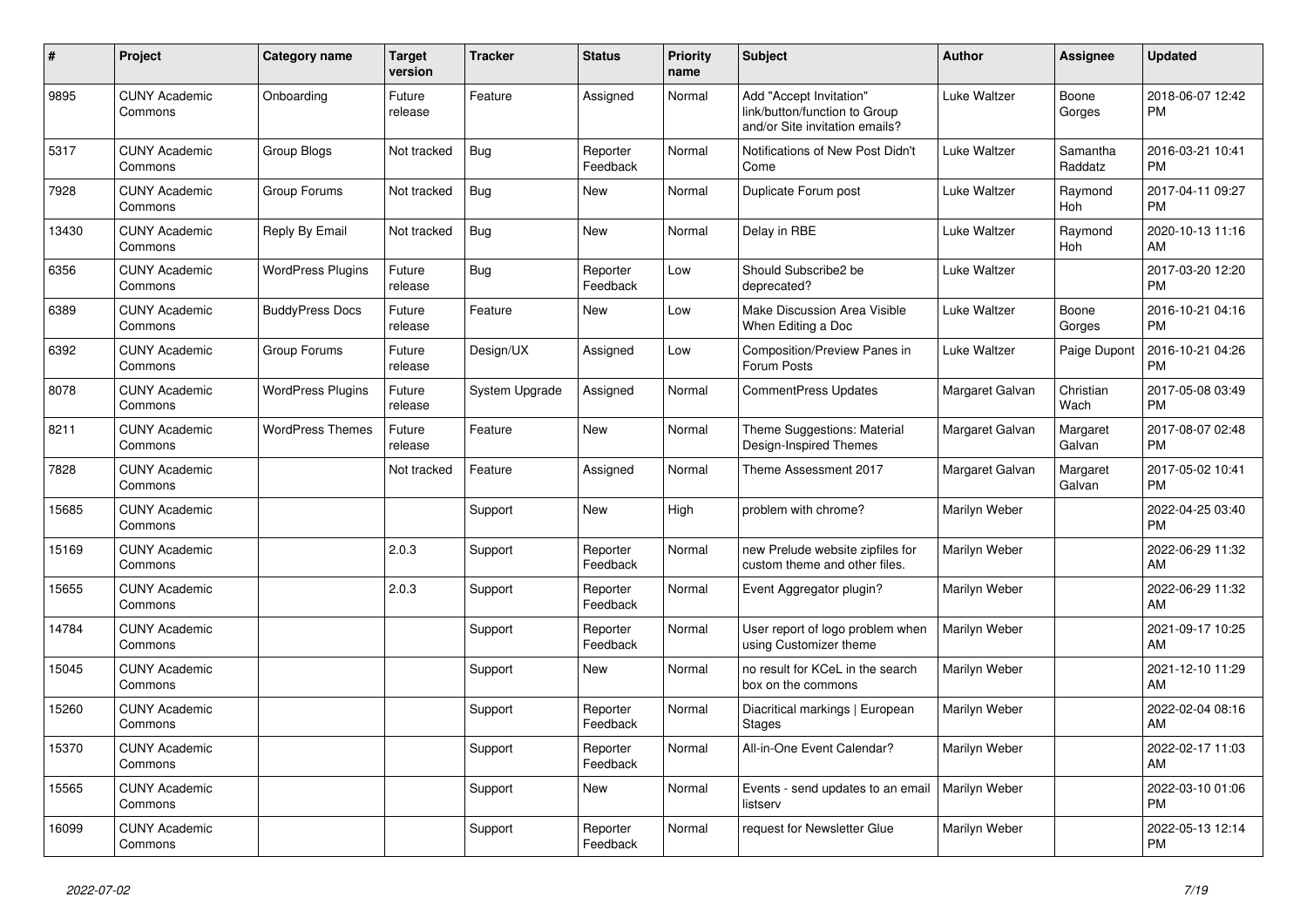| #     | Project                         | <b>Category name</b>       | <b>Target</b><br>version | <b>Tracker</b> | <b>Status</b>        | Priority<br>name | <b>Subject</b>                                                     | <b>Author</b> | Assignee            | <b>Updated</b>                |
|-------|---------------------------------|----------------------------|--------------------------|----------------|----------------------|------------------|--------------------------------------------------------------------|---------------|---------------------|-------------------------------|
| 16110 | <b>CUNY Academic</b><br>Commons |                            |                          | Support        | Reporter<br>Feedback | Normal           | remove Creative Commons<br>license from pages?                     | Marilyn Weber | Raymond<br>Hoh      | 2022-05-17 06:11<br><b>PM</b> |
| 5199  | <b>CUNY Academic</b><br>Commons | Social Paper               | Future<br>release        | Feature        | <b>New</b>           | Normal           | add tables to the SP editor                                        | Marilyn Weber |                     | 2016-10-24 11:27<br>AM        |
| 5205  | <b>CUNY Academic</b><br>Commons | Social Paper               | Future<br>release        | Feature        | <b>New</b>           | Normal           | Social Paper folders                                               | Marilyn Weber |                     | 2016-02-11 10:24<br><b>PM</b> |
| 5282  | <b>CUNY Academic</b><br>Commons | Social Paper               | Future<br>release        | Bug            | <b>New</b>           | Normal           | Replying via email directs to paper<br>but not individual comment. | Marilyn Weber | Raymond<br>Hoh      | 2016-03-02 01:48<br><b>PM</b> |
| 5397  | <b>CUNY Academic</b><br>Commons | Social Paper               | Future<br>release        | Feature        | <b>New</b>           | Normal           | frustrating to have to<br>enable/disable in SP                     | Marilyn Weber | Samantha<br>Raddatz | 2016-04-20 03:39<br><b>PM</b> |
| 5992  | <b>CUNY Academic</b><br>Commons | <b>Email Notifications</b> | Future<br>release        | Feature        | <b>New</b>           | Normal           | Changing the From line of<br>autogenerated blog emails             | Marilyn Weber |                     | 2018-09-27 05:19<br><b>PM</b> |
| 9207  | <b>CUNY Academic</b><br>Commons |                            | Future<br>release        | Support        | Reporter<br>Feedback | Normal           | display dashboards made in<br>Tableau?                             | Marilyn Weber | Boone<br>Gorges     | 2018-04-10 10:42<br>AM        |
| 9835  | <b>CUNY Academic</b><br>Commons | Group Forums               | Future<br>release        | <b>Bug</b>     | Assigned             | Normal           | add a "like" function?                                             | Marilyn Weber | Erik Trainer        | 2018-06-05 01:49<br><b>PM</b> |
| 8607  | <b>CUNY Academic</b><br>Commons |                            | Not tracked              | Support        | New                  | Normal           | Paypal?                                                            | Marilyn Weber | Matt Gold           | 2018-05-15 01:37<br><b>PM</b> |
| 10273 | <b>CUNY Academic</b><br>Commons | Registration               | Not tracked              | Support        | Reporter<br>Feedback | Normal           | users combining CF and campus<br>address                           | Marilyn Weber |                     | 2019-09-18 10:58<br>AM        |
| 10657 | <b>CUNY Academic</b><br>Commons |                            | Not tracked              | Support        | Reporter<br>Feedback | Normal           | child theme problems                                               | Marilyn Weber |                     | 2018-11-08 01:19<br><b>PM</b> |
| 11149 | <b>CUNY Academic</b><br>Commons |                            | Not tracked              | Support        | Reporter<br>Feedback | Normal           | comments getting blocked                                           | Marilyn Weber | Raymond<br>Hoh      | 2019-03-26 11:40<br>AM        |
| 11509 | <b>CUNY Academic</b><br>Commons |                            | Not tracked              | Support        | Reporter<br>Feedback | Normal           | deleted Page causing a Menu<br>problem?                            | Marilyn Weber |                     | 2019-06-04 09:54<br>AM        |
| 11519 | <b>CUNY Academic</b><br>Commons |                            | Not tracked              | Support        | Assigned             | Normal           | comment option not appearing                                       | Marilyn Weber |                     | 2019-09-24 10:28<br><b>AM</b> |
| 11771 | <b>CUNY Academic</b><br>Commons |                            | Not tracked              | Support        | Reporter<br>Feedback | Normal           | post displays in sections                                          | Marilyn Weber |                     | 2019-08-20 10:34<br><b>AM</b> |
| 11787 | <b>CUNY Academic</b><br>Commons |                            | Not tracked              | Support        | Reporter<br>Feedback | Normal           | automated comments notifications<br>on ZenDesk                     | Marilyn Weber |                     | 2019-08-26 06:18<br><b>PM</b> |
| 11848 | <b>CUNY Academic</b><br>Commons |                            | Not tracked              | Support        | Hold                 | Normal           | a Dean of Faculty wants to share<br>a large file                   | Marilyn Weber |                     | 2019-09-24 08:44<br><b>AM</b> |
| 12350 | <b>CUNY Academic</b><br>Commons | Blogs (BuddyPress)         | Not tracked              | Support        | Reporter<br>Feedback | Normal           | URL creation problem                                               | Marilyn Weber |                     | 2020-02-03 11:27<br>AM        |
| 12352 | <b>CUNY Academic</b><br>Commons |                            | Not tracked              | Support        | <b>New</b>           | Normal           | 'posts list" page builder block<br>option                          | Marilyn Weber |                     | 2020-02-03 01:29<br>PM        |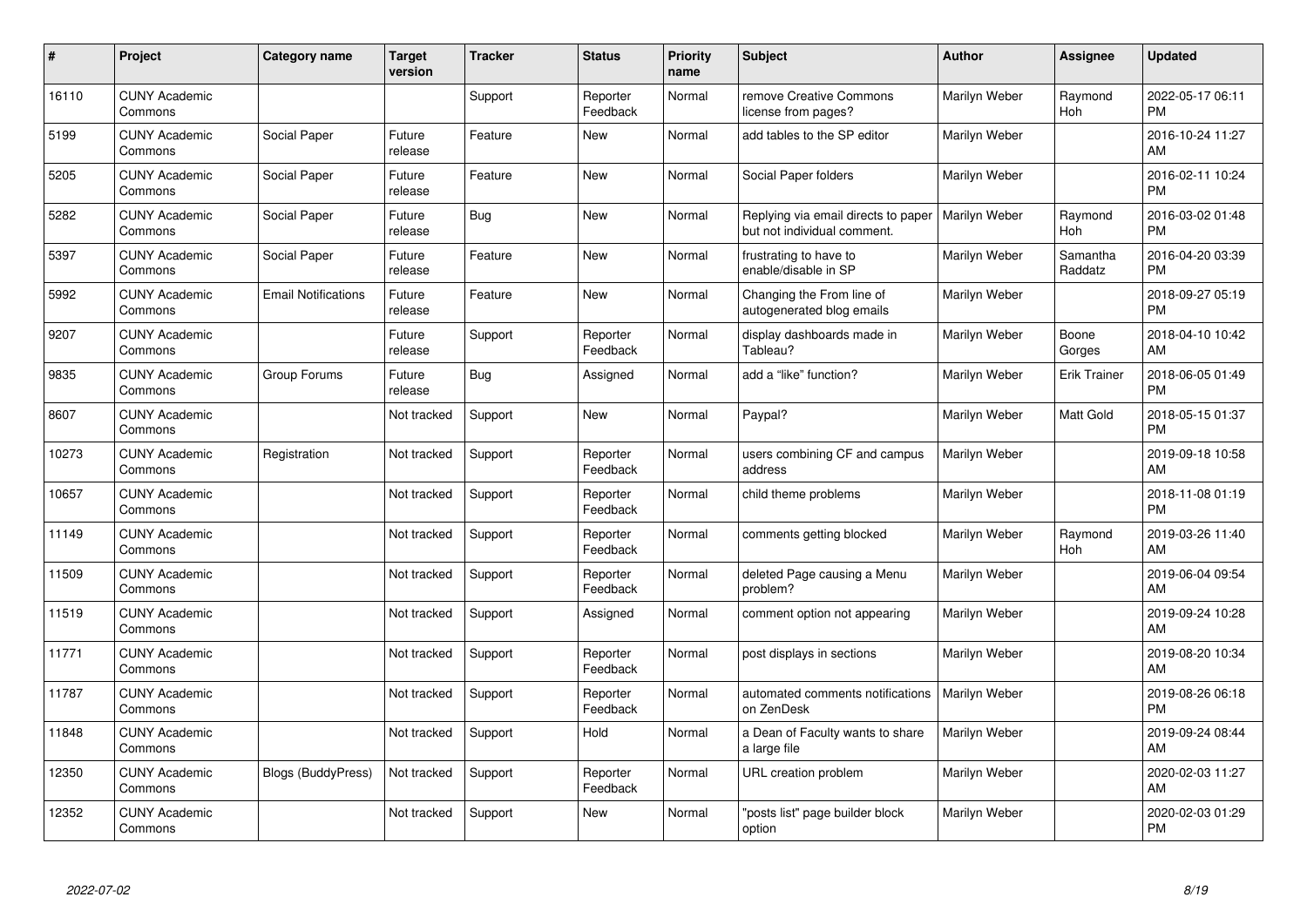| #     | Project                         | <b>Category name</b>       | <b>Target</b><br>version | Tracker    | <b>Status</b>        | Priority<br>name | <b>Subject</b>                                                                                                                                        | <b>Author</b> | <b>Assignee</b>     | <b>Updated</b>                |
|-------|---------------------------------|----------------------------|--------------------------|------------|----------------------|------------------|-------------------------------------------------------------------------------------------------------------------------------------------------------|---------------|---------------------|-------------------------------|
| 12360 | <b>CUNY Academic</b><br>Commons | <b>WordPress Themes</b>    | Not tracked              | <b>Bug</b> | Reporter<br>Feedback | Normal           | site just says "DANTE We are<br>currently in maintenance mode,<br>please check back shortly."                                                         | Marilyn Weber |                     | 2020-02-04 12:13<br><b>PM</b> |
| 12382 | <b>CUNY Academic</b><br>Commons | Membership                 | Not tracked              | Support    | New                  | Normal           | Email request change                                                                                                                                  | Marilyn Weber | Marilyn<br>Weber    | 2020-02-06 12:56<br><b>PM</b> |
| 12741 | <b>CUNY Academic</b><br>Commons | <b>WordPress Plugins</b>   | Not tracked              | Support    | Reporter<br>Feedback | Normal           | Tableau Public Viz Block                                                                                                                              | Marilyn Weber | Raymond<br>Hoh      | 2020-05-12 11:00<br>AM        |
| 13034 | <b>CUNY Academic</b><br>Commons |                            | Not tracked              | Support    | Reporter<br>Feedback | Normal           | a site is asking people to join the<br>Commons to get a download                                                                                      | Marilyn Weber |                     | 2020-07-12 07:23<br>AM        |
| 13255 | <b>CUNY Academic</b><br>Commons |                            | Not tracked              | Support    | Reporter<br>Feedback | Normal           | Accessibility problems                                                                                                                                | Marilyn Weber |                     | 2020-09-01 05:48<br><b>PM</b> |
| 13286 | <b>CUNY Academic</b><br>Commons |                            | Not tracked              | Support    | New                  | Normal           | problem connecting with<br>WordPress app                                                                                                              | Marilyn Weber | Raymond<br>Hoh      | 2020-09-08 11:16<br>AM        |
| 13328 | <b>CUNY Academic</b><br>Commons | Group Forums               | Not tracked              | Bug        | Reporter<br>Feedback | Normal           | cross-posting in two related<br>groups                                                                                                                | Marilyn Weber | Raymond<br>Hoh      | 2020-09-15 10:39<br><b>PM</b> |
| 13975 | <b>CUNY Academic</b><br>Commons | Social Paper               | Not tracked              | Support    | Reporter<br>Feedback | Normal           | can't approve comments on Social<br>Paper paper                                                                                                       | Marilyn Weber |                     | 2021-02-12 09:33<br>AM        |
| 14074 | <b>CUNY Academic</b><br>Commons | WordPress (misc)           | Not tracked              | Support    | Reporter<br>Feedback | Normal           | page password protection problem                                                                                                                      | Marilyn Weber |                     | 2021-03-02 11:03<br>AM        |
| 14398 | <b>CUNY Academic</b><br>Commons |                            | Not tracked              | Support    | Reporter<br>Feedback | Normal           | Events plug-in notification problem   Marilyn Weber                                                                                                   |               |                     | 2021-05-11 11:21<br>AM        |
| 14900 | <b>CUNY Academic</b><br>Commons |                            | Not tracked              | Support    | Reporter<br>Feedback | Normal           | previous theme?                                                                                                                                       | Marilyn Weber |                     | 2021-10-25 10:31<br>AM        |
| 14911 | <b>CUNY Academic</b><br>Commons | <b>WordPress Themes</b>    | Not tracked              | Support    | New                  | Normal           | Twentytwentyone theme                                                                                                                                 | Marilyn Weber |                     | 2021-10-28 10:37<br>AM        |
| 15816 | <b>CUNY Academic</b><br>Commons |                            | Not tracked              | Support    | New                  | Normal           | slow loading at SPS                                                                                                                                   | Marilyn Weber |                     | 2022-04-05 01:26<br><b>PM</b> |
| 5050  | <b>CUNY Academic</b><br>Commons | Social Paper               | Future<br>release        | Feature    | New                  | Low              | Making comments visible in SP<br>editing mode (SP suggestion #1)                                                                                      | Marilyn Weber | Samantha<br>Raddatz | 2019-09-17 11:10<br><b>PM</b> |
| 5052  | <b>CUNY Academic</b><br>Commons | Social Paper               | Future<br>release        | Feature    | New                  | Low              | Sentence by sentence or line by<br>line comments (SP suggestion #3)                                                                                   | Marilyn Weber | Boone<br>Gorges     | 2016-02-11 10:24<br><b>PM</b> |
| 5053  | <b>CUNY Academic</b><br>Commons | Social Paper               | Future<br>release        | Feature    | New                  | Low              | Scrollable menu to add readers<br>(SP suggestion #4)                                                                                                  | Marilyn Weber | Samantha<br>Raddatz | 2016-04-21 05:21<br><b>PM</b> |
| 5058  | <b>CUNY Academic</b><br>Commons | Social Paper               | Future<br>release        | Feature    | New                  | Low              | Can there be a clearer signal that<br>even when comments have<br>already been made you add<br>comments by clicking on the side?<br>(SP suggestion #5) | Marilyn Weber | Samantha<br>Raddatz | 2016-02-11 10:24<br><b>PM</b> |
| 11971 | <b>CUNY Academic</b><br>Commons | <b>Email Notifications</b> | Future<br>release        | <b>Bug</b> | Reporter<br>Feedback | Low              | Pictures obscured in emailed post<br>notifications                                                                                                    | Marilyn Weber | Raymond<br>Hoh      | 2019-11-21 01:14<br>PM        |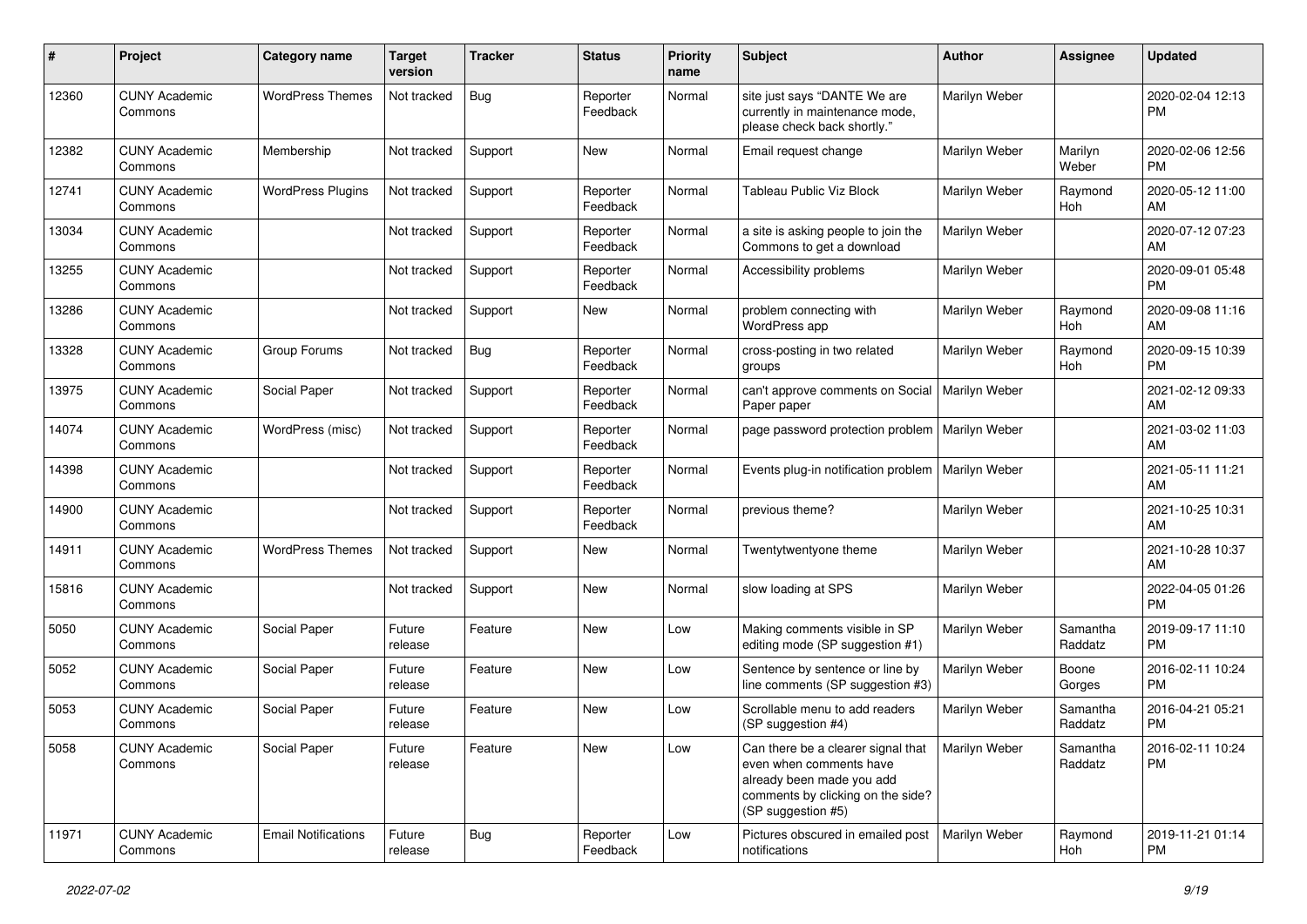| #     | Project                               | <b>Category name</b>      | <b>Target</b><br>version | <b>Tracker</b> | <b>Status</b>        | <b>Priority</b><br>name | <b>Subject</b>                                                        | <b>Author</b>      | Assignee        | <b>Updated</b>                |
|-------|---------------------------------------|---------------------------|--------------------------|----------------|----------------------|-------------------------|-----------------------------------------------------------------------|--------------------|-----------------|-------------------------------|
| 13912 | <b>CUNY Academic</b><br>Commons       |                           | Not tracked              | Feature        | Hold                 | Low                     | posting "missed schedule"                                             | Marilyn Weber      |                 | 2021-02-23 10:46<br>AM        |
| 2571  | <b>NYCDH Community</b><br>Site        |                           |                          | Feature        | Assigned             | Normal                  | Add Google custom search box to<br>homepage                           | <b>Mark Newton</b> | Raymond<br>Hoh  | 2013-05-18 07:49<br><b>PM</b> |
| 2573  | <b>NYCDH Community</b><br><b>Site</b> |                           |                          | Feature        | Reporter<br>Feedback | Normal                  | Add dh_nyc twitter list feed to site                                  | <b>Mark Newton</b> | Matt Gold       | 2013-05-16 11:42<br><b>PM</b> |
| 2574  | <b>NYCDH Community</b><br>Site        |                           |                          | Feature        | Assigned             | Normal                  | Add Way to Upload Files to<br>Groups                                  | <b>Mark Newton</b> | Raymond<br>Hoh  | 2013-05-18 07:46<br><b>PM</b> |
| 2576  | <b>NYCDH Community</b><br>Site        |                           |                          | Bug            | Hold                 | Low                     | Test Next Button in Javascript<br><b>Tutorial Under Activities</b>    | <b>Mark Newton</b> | Alex Gil        | 2013-05-18 02:55<br><b>PM</b> |
| 2577  | <b>NYCDH Community</b><br>Site        |                           |                          | Feature        | Assigned             | Low                     | Investigate Potential to Add Links<br>to the Forum                    | <b>Mark Newton</b> | Alex Gil        | 2013-05-16 09:40<br><b>PM</b> |
| 10678 | <b>CUNY Academic</b><br>Commons       |                           | Not tracked              | <b>Bug</b>     | Reporter<br>Feedback | High                    | Newsletter Plugin Not Sending<br><b>Out Newsletters</b>               | Mark Webb          | Boone<br>Gorges | 2019-09-16 09:38<br><b>PM</b> |
| 10262 | <b>CUNY Academic</b><br>Commons       |                           | Not tracked              | Bug            | Reporter<br>Feedback | Normal                  | Newsletter Plugin: Broken Image<br>at Bottom of All Newsletters       | Mark Webb          | Raymond<br>Hoh  | 2018-08-30 05:17<br><b>PM</b> |
| 10769 | <b>CUNY Academic</b><br>Commons       | <b>WordPress Themes</b>   | Not tracked              | Bug            | Reporter<br>Feedback | Normal                  | 2011 Theme Sidebar                                                    | Mark Webb          |                 | 2018-12-04 04:09<br><b>PM</b> |
| 11120 | <b>CUNY Academic</b><br>Commons       | <b>WordPress Plugins</b>  | Not tracked              | Bug            | Reporter<br>Feedback | Normal                  | Events Manager Events Not<br>Showing Up                               | Mark Webb          |                 | 2019-02-27 04:10<br><b>PM</b> |
| 370   | <b>CUNY Academic</b><br>Commons       | Registration              | Future<br>release        | Feature        | Assigned             | High                    | <b>Guest Accounts</b>                                                 | <b>Matt Gold</b>   | Matt Gold       | 2015-04-09 09:33<br><b>PM</b> |
| 5691  | <b>CUNY Academic</b><br>Commons       | <b>Blogs (BuddyPress)</b> | Future<br>release        | Bug            | Assigned             | High                    | Differing numbers on Sites display                                    | Matt Gold          | Raymond<br>Hoh  | 2016-06-13 01:37<br><b>PM</b> |
| 3419  | <b>CUNY Academic</b><br>Commons       | Group Invitations         | 1.6.14                   | Bug            | Testing<br>Required  | Normal                  | Neatening the display of<br>messages on group requests                | <b>Matt Gold</b>   | Boone<br>Gorges | 2014-09-01 09:29<br><b>PM</b> |
| 16307 | <b>CUNY Academic</b><br>Commons       |                           |                          | Bug            | <b>New</b>           | Normal                  | Add brief messaging to<br>accept/decline group membership<br>requests | <b>Matt Gold</b>   | Boone<br>Gorges | 2022-06-27 06:13<br><b>PM</b> |
| 8992  | <b>NYCDH Community</b><br>Site        |                           |                          | <b>Bug</b>     | Assigned             | Normal                  | Multiple RBE error reports                                            | <b>Matt Gold</b>   | Raymond<br>Hoh  | 2017-12-11 05:43<br><b>PM</b> |
| 287   | <b>CUNY Academic</b><br>Commons       | WordPress (misc)          | Future<br>release        | Feature        | Assigned             | Normal                  | Create troubleshooting tool for<br>account sign-up                    | Matt Gold          | Boone<br>Gorges | 2015-11-09 06:17<br><b>PM</b> |
| 364   | <b>CUNY Academic</b><br>Commons       | <b>WordPress Plugins</b>  | Future<br>release        | Feature        | <b>New</b>           | Normal                  | <b>Bulletin Board</b>                                                 | <b>Matt Gold</b>   |                 | 2015-01-05 08:50<br><b>PM</b> |
| 365   | <b>CUNY Academic</b><br>Commons       | WordPress (misc)          | Future<br>release        | Feature        | Assigned             | Normal                  | <b>Create Mouseover Tooltips</b><br>throughout Site                   | <b>Matt Gold</b>   | Chris Stein     | 2015-11-09 06:18<br><b>PM</b> |
| 377   | <b>CUNY Academic</b><br>Commons       | BuddyPress (misc)         | Future<br>release        | Feature        | Assigned             | Normal                  | Like buttons                                                          | <b>Matt Gold</b>   | Boone<br>Gorges | 2010-11-16 05:13<br><b>PM</b> |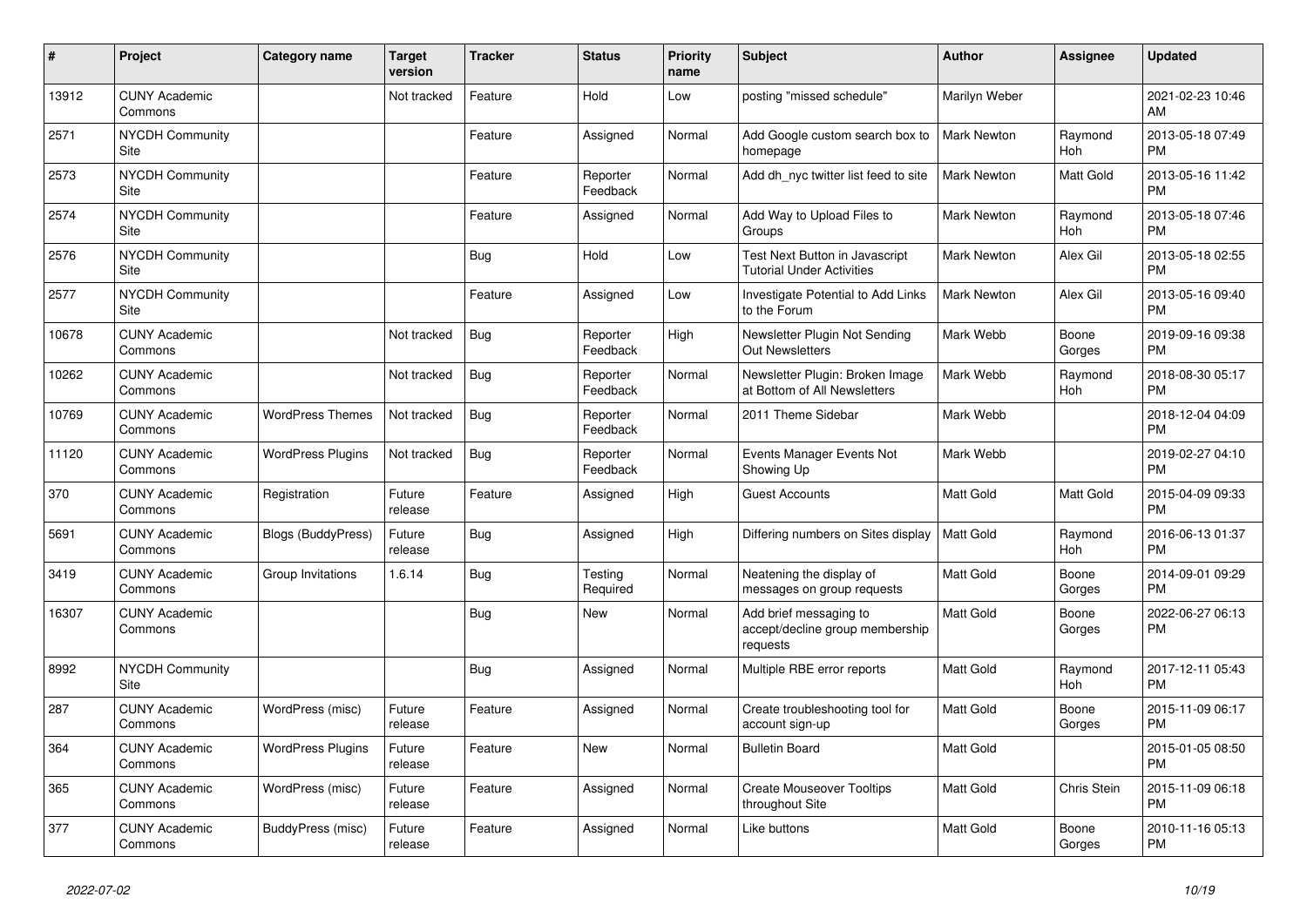| #    | Project                         | <b>Category name</b>     | <b>Target</b><br>version | <b>Tracker</b> | <b>Status</b>        | Priority<br>name | <b>Subject</b>                                                        | Author           | <b>Assignee</b>     | <b>Updated</b>                |
|------|---------------------------------|--------------------------|--------------------------|----------------|----------------------|------------------|-----------------------------------------------------------------------|------------------|---------------------|-------------------------------|
| 412  | <b>CUNY Academic</b><br>Commons | <b>WordPress Themes</b>  | Future<br>release        | Feature        | Assigned             | Normal           | <b>Featured Themes</b>                                                | <b>Matt Gold</b> | Dominic<br>Giglio   | 2015-01-05 08:44<br>PM.       |
| 435  | <b>CUNY Academic</b><br>Commons | <b>BuddyPress</b> (misc) | Future<br>release        | Feature        | Assigned             | Normal           | Include Avatar Images in Forum<br><b>Post Notification Emails</b>     | <b>Matt Gold</b> | Boone<br>Gorges     | 2010-12-08 12:40<br><b>PM</b> |
| 497  | <b>CUNY Academic</b><br>Commons | <b>WordPress Plugins</b> | Future<br>release        | Feature        | Assigned             | Normal           | Drag and Drop Ordering on<br><b>Gallery Post Plugin</b>               | Matt Gold        | Ron Rennick         | 2015-11-09 06:18<br><b>PM</b> |
| 500  | <b>CUNY Academic</b><br>Commons | BuddyPress (misc)        | Future<br>release        | Feature        | Assigned             | Normal           | <b>Export Group Data</b>                                              | <b>Matt Gold</b> | Boone<br>Gorges     | 2010-12-19 12:09<br><b>PM</b> |
| 554  | <b>CUNY Academic</b><br>Commons | <b>BuddyPress (misc)</b> | Future<br>release        | Feature        | Assigned             | Normal           | Add Trackback notifications to<br>site-wide activity feed             | <b>Matt Gold</b> | Boone<br>Gorges     | 2015-11-09 06:19<br><b>PM</b> |
| 599  | <b>CUNY Academic</b><br>Commons | BuddyPress (misc)        | Future<br>release        | Feature        | Assigned             | Normal           | Consider adding rating plugins for<br><b>BuddyPress/BBPress</b>       | <b>Matt Gold</b> | Boone<br>Gorges     | 2011-08-22 06:50<br><b>PM</b> |
| 635  | <b>CUNY Academic</b><br>Commons | BuddyPress (misc)        | Future<br>release        | Feature        | Assigned             | Normal           | Big Blue Button -<br>Videoconferencing in Groups and<br><b>Blogs</b>  | Matt Gold        | Boone<br>Gorges     | 2011-03-14 03:24<br>PM        |
| 653  | <b>CUNY Academic</b><br>Commons | Group Blogs              | Future<br>release        | Feature        | Assigned             | Normal           | Redesign Integration of Groups<br>and Blogs                           | Matt Gold        | Samantha<br>Raddatz | 2015-11-09 05:40<br><b>PM</b> |
| 658  | <b>CUNY Academic</b><br>Commons | <b>WordPress Plugins</b> | Future<br>release        | Feature        | Assigned             | Normal           | Rebulid Sitewide Tag Suggestion                                       | <b>Matt Gold</b> | Boone<br>Gorges     | 2015-01-05 08:47<br>PM.       |
| 1105 | <b>CUNY Academic</b><br>Commons | WordPress (misc)         | Future<br>release        | Feature        | Assigned             | Normal           | Rephrase Blog Privacy Options                                         | Matt Gold        | Samantha<br>Raddatz | 2015-11-09 06:19<br><b>PM</b> |
| 1544 | <b>CUNY Academic</b><br>Commons | Groups (misc)            | Future<br>release        | Feature        | Reporter<br>Feedback | Normal           | Group Filtering and Sorting                                           | Matt Gold        | <b>Chris Stein</b>  | 2019-03-01 02:25<br><b>PM</b> |
| 2523 | <b>CUNY Academic</b><br>Commons | <b>BuddyPress Docs</b>   | Future<br>release        | Feature        | Assigned             | Normal           | Allow Users to Upload Images to<br><b>BP</b> Docs                     | <b>Matt Gold</b> | Boone<br>Gorges     | 2015-11-09 06:14<br>PM.       |
| 3042 | <b>CUNY Academic</b><br>Commons | <b>Public Portfolio</b>  | Future<br>release        | Feature        | Assigned             | Normal           | Browsing member interests                                             | Matt Gold        | Boone<br>Gorges     | 2015-03-21 09:04<br><b>PM</b> |
| 3090 | <b>CUNY Academic</b><br>Commons | Twitter page             | Future<br>release        | Feature        | Assigned             | Normal           | Prevent Retweets from showing<br>up on Commons twitter page           | Matt Gold        | <b>Tahir Butt</b>   | 2016-10-24 11:31<br>AM        |
| 3220 | <b>CUNY Academic</b><br>Commons | <b>Public Portfolio</b>  | Future<br>release        | Feature        | Assigned             | Normal           | Add indent/outdent option to<br>Formatting Buttons on Profile<br>Page | Matt Gold        | Boone<br>Gorges     | 2014-05-21 10:39<br>PM        |
| 3308 | <b>CUNY Academic</b><br>Commons | Group Invitations        | Future<br>release        | Feature        | Assigned             | Normal           | Allow members to rescind group<br>invitations                         | Matt Gold        | Boone<br>Gorges     | 2015-04-01 08:53<br>PM        |
| 3517 | <b>CUNY Academic</b><br>Commons | My Commons               | Future<br>release        | Feature        | Assigned             | Normal           | Mute/Unmute My Commons<br>updates                                     | Matt Gold        | Raymond<br>Hoh      | 2015-11-09 01:19<br>PM        |
| 3536 | <b>CUNY Academic</b><br>Commons | My Commons               | Future<br>release        | Feature        | Assigned             | Normal           | Infinite Scroll on My Commons<br>page                                 | Matt Gold        | Raymond<br>Hoh      | 2015-04-13 04:42<br><b>PM</b> |
| 3577 | <b>CUNY Academic</b><br>Commons | My Commons               | Future<br>release        | Design/UX      | Assigned             | Normal           | Replies to items in My Commons                                        | Matt Gold        | Raymond<br>Hoh      | 2015-04-09 05:19<br><b>PM</b> |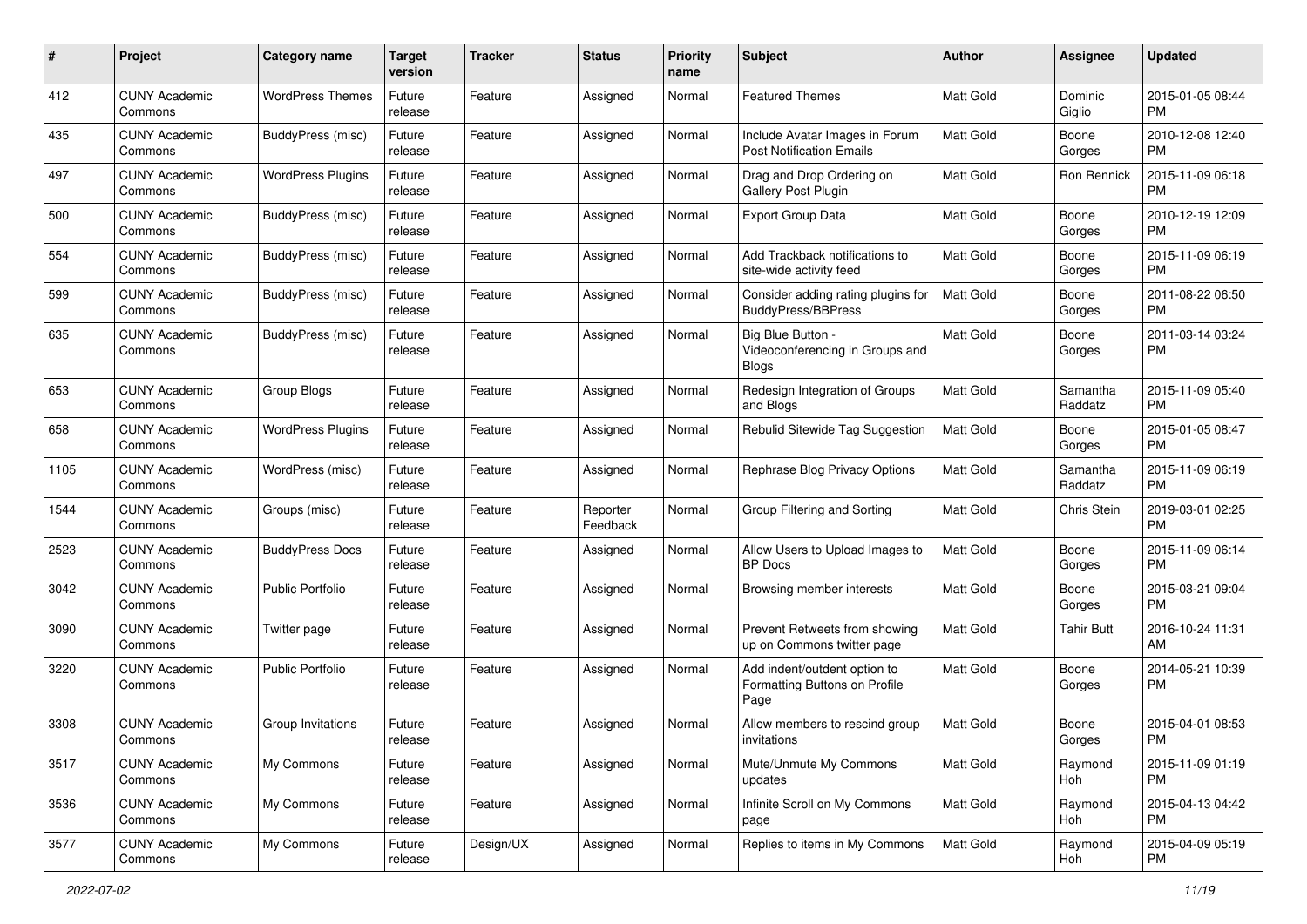| #    | Project                         | <b>Category name</b>    | <b>Target</b><br>version | <b>Tracker</b> | <b>Status</b>        | <b>Priority</b><br>name | <b>Subject</b>                                                      | <b>Author</b>    | Assignee            | <b>Updated</b>                |
|------|---------------------------------|-------------------------|--------------------------|----------------|----------------------|-------------------------|---------------------------------------------------------------------|------------------|---------------------|-------------------------------|
| 3662 | <b>CUNY Academic</b><br>Commons | <b>SEO</b>              | Future<br>release        | Feature        | Assigned             | Normal                  | Duplicate Content/SEO/Google<br>issues                              | <b>Matt Gold</b> | Raymond<br>Hoh      | 2015-04-13 04:37<br><b>PM</b> |
| 3759 | <b>CUNY Academic</b><br>Commons | WordPress (misc)        | Future<br>release        | Feature        | Assigned             | Normal                  | Review Interface for Adding Users<br>to Blogs                       | Matt Gold        | Boone<br>Gorges     | 2015-03-24 05:52<br><b>PM</b> |
| 3768 | <b>CUNY Academic</b><br>Commons | <b>Public Portfolio</b> | Future<br>release        | Feature        | Assigned             | Normal                  | Institutions/Past positions on<br>public portfolios                 | <b>Matt Gold</b> | Boone<br>Gorges     | 2018-04-23 10:44<br>AM        |
| 3770 | <b>CUNY Academic</b><br>Commons | <b>Public Portfolio</b> | Future<br>release        | Feature        | Assigned             | Normal                  | Improve Layout/Formatting of<br>Positions Area on Public Portfolios | Matt Gold        | Chris Stein         | 2015-04-01 09:17<br><b>PM</b> |
| 4053 | <b>CUNY Academic</b><br>Commons | Events                  | Future<br>release        | Feature        | Assigned             | Normal                  | Create new tab for past events                                      | <b>Matt Gold</b> | Boone<br>Gorges     | 2015-05-12 02:10<br><b>PM</b> |
| 4238 | <b>CUNY Academic</b><br>Commons | Events                  | Future<br>release        | Feature        | Assigned             | Normal                  | Copy Events to Other Groups?                                        | <b>Matt Gold</b> | Boone<br>Gorges     | 2015-07-02 10:08<br>AM        |
| 4404 | <b>CUNY Academic</b><br>Commons | <b>Public Portfolio</b> | Future<br>release        | Design/UX      | Assigned             | Normal                  | Change color of permissions info<br>on portfolio editing interface  | <b>Matt Gold</b> | Samantha<br>Raddatz | 2015-08-11 05:28<br><b>PM</b> |
| 4661 | <b>CUNY Academic</b><br>Commons | User Experience         | Future<br>release        | Bug            | Assigned             | Normal                  | <b>Simplify Events text</b>                                         | <b>Matt Gold</b> | Samantha<br>Raddatz | 2015-10-02 09:06<br><b>PM</b> |
| 4903 | <b>CUNY Academic</b><br>Commons | Events                  | Future<br>release        | Design/UX      | Assigned             | Normal                  | Improving visual appearance of<br>event calendars                   | <b>Matt Gold</b> | Boone<br>Gorges     | 2016-10-13 11:51<br>AM        |
| 4980 | <b>CUNY Academic</b><br>Commons | Home Page               | Future<br>release        | Feature        | Assigned             | Normal                  | <b>CAC Featured Content -- Adding</b><br>Randomization              | Matt Gold        | Boone<br>Gorges     | 2016-12-12 03:01<br><b>PM</b> |
| 5316 | <b>CUNY Academic</b><br>Commons | User Experience         | Future<br>release        | Feature        | Assigned             | Normal                  | Prompt user email address<br>updates                                | Matt Gold        | Stephen Real        | 2016-12-21 03:30<br><b>PM</b> |
| 5581 | <b>CUNY Academic</b><br>Commons | Analytics               | Future<br>release        | Feature        | Assigned             | Normal                  | <b>Explore alternatives to Google</b><br>Analytics                  | Matt Gold        | Valerie<br>Townsend | 2020-04-17 03:12<br><b>PM</b> |
| 5696 | <b>CUNY Academic</b><br>Commons | Events                  | Future<br>release        | Feature        | Assigned             | Normal                  | Events Calendar - display options<br>calendar aggregation           | <b>Matt Gold</b> | Boone<br>Gorges     | 2016-10-13 11:44<br>AM        |
| 5955 | <b>CUNY Academic</b><br>Commons | Outreach                | Future<br>release        | Feature        | Assigned             | Normal                  | Create auto-newsletter for<br>commons members                       | Matt Gold        | Luke Waltzer        | 2016-08-30 10:34<br>AM        |
| 6014 | <b>CUNY Academic</b><br>Commons | <b>Publicity</b>        | Future<br>release        | Publicity      | Reporter<br>Feedback | Normal                  | Google search listing                                               | <b>Matt Gold</b> | Boone<br>Gorges     | 2016-09-21 03:48<br><b>PM</b> |
| 6426 | <b>CUNY Academic</b><br>Commons | Spam/Spam<br>Prevention | Future<br>release        | Feature        | Assigned             | Normal                  | Force captcha on all comments?                                      | Matt Gold        | Tahir Butt          | 2016-10-24 02:06<br><b>PM</b> |
| 7115 | <b>CUNY Academic</b><br>Commons | Groups (misc)           | Future<br>release        | Feature        | Reporter<br>Feedback | Normal                  | make licensing info clear during<br>group creation                  | <b>Matt Gold</b> | Raymond<br>Hoh      | 2020-12-08 11:32<br>AM        |
| 8756 | <b>CUNY Academic</b><br>Commons | Group Blogs             | Future<br>release        | Feature        | Hold                 | Normal                  | Connect multiple blogs to one<br>group?                             | Matt Gold        | Boone<br>Gorges     | 2017-09-30 10:42<br>AM        |
| 8836 | CUNY Academic<br>Commons        | Blogs (BuddyPress)      | Future<br>release        | Feature        | Assigned             | Normal                  | Redesign site launch process                                        | <b>Matt Gold</b> | Boone<br>Gorges     | 2019-10-03 02:49<br><b>PM</b> |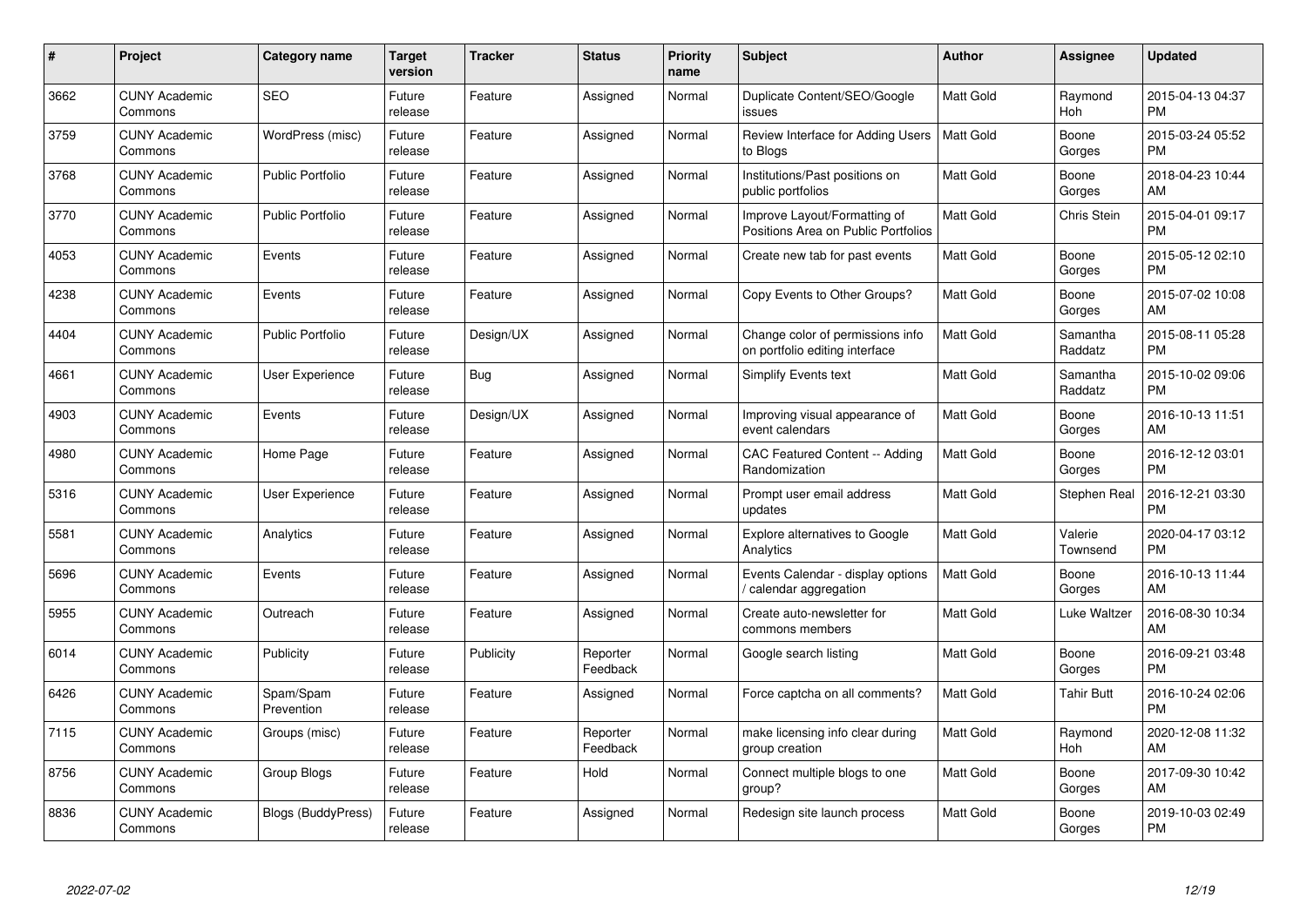| #     | <b>Project</b>                  | <b>Category name</b>       | <b>Target</b><br>version | <b>Tracker</b> | <b>Status</b>        | Priority<br>name | <b>Subject</b>                                                                            | <b>Author</b>    | Assignee            | <b>Updated</b>                |
|-------|---------------------------------|----------------------------|--------------------------|----------------|----------------------|------------------|-------------------------------------------------------------------------------------------|------------------|---------------------|-------------------------------|
| 8900  | <b>CUNY Academic</b><br>Commons | Accessibility              | Future<br>release        | Feature        | Assigned             | Normal           | Look into tools to enforce<br>accessibility in WP environment                             | <b>Matt Gold</b> | Boone<br>Gorges     | 2022-04-26 11:59<br>AM        |
| 8901  | <b>CUNY Academic</b><br>Commons | Accessibility              | Future<br>release        | Feature        | Assigned             | Normal           | Theme analysis for accessibility                                                          | Matt Gold        | Boone<br>Gorges     | 2022-04-26 11:59<br>AM        |
| 9028  | <b>CUNY Academic</b><br>Commons | Onboarding                 | Future<br>release        | Feature        | Assigned             | Normal           | suggest groups to new members<br>during the registration process                          | Matt Gold        | Chris Stein         | 2018-10-24 12:34<br><b>PM</b> |
| 9947  | <b>CUNY Academic</b><br>Commons | <b>WordPress Plugins</b>   | Future<br>release        | Feature        | Reporter<br>Feedback | Normal           | Install H5P quiz plugin                                                                   | Matt Gold        | Boone<br>Gorges     | 2018-09-11 11:01<br>AM        |
| 10659 | <b>CUNY Academic</b><br>Commons | Group Forums               | Future<br>release        | Feature        | Assigned             | Normal           | Post to multiple groups via email                                                         | Matt Gold        | Raymond<br>Hoh      | 2018-11-15 12:54<br>AM        |
| 15604 | <b>CUNY Academic</b><br>Commons | <b>Email Notifications</b> | Future<br>release        | Feature        | Assigned             | Normal           | Restructure Commons Group<br>Digest Email Messages                                        | Matt Gold        | Boone<br>Gorges     | 2022-05-26 10:45<br>AM        |
| 636   | <b>CUNY Academic</b><br>Commons | WordPress (misc)           | Not tracked              | Support        | Assigned             | Normal           | Create Lynda.com-like Table of<br><b>Contents for Prospective Tutorial</b><br>Screencasts | <b>Matt Gold</b> | scott voth          | 2016-02-23 03:12<br><b>PM</b> |
| 3369  | <b>CUNY Academic</b><br>Commons | Reply By Email             | Not tracked              | Outreach       | Hold                 | Normal           | Release reply by email to WP<br>plugin directory                                          | Matt Gold        | Raymond<br>Hoh      | 2016-03-01 12:46<br><b>PM</b> |
| 3524  | <b>CUNY Academic</b><br>Commons | Documentation              | Not tracked              | Documentation  | Assigned             | Normal           | Post describing all you can do<br>when starting up a new blog/group                       | <b>Matt Gold</b> | scott voth          | 2014-10-04 12:56<br><b>PM</b> |
| 3657  | <b>CUNY Academic</b><br>Commons | WordPress (misc)           | Not tracked              | Feature        | <b>New</b>           | Normal           | Create alert for GC email<br>addresses                                                    | <b>Matt Gold</b> | Matt Gold           | 2016-04-14 11:29<br><b>PM</b> |
| 4027  | <b>CUNY Academic</b><br>Commons | Commons In A Box           | Not tracked              | Design/UX      | Assigned             | Normal           | Usability review of CBOX update<br>procedures                                             | Matt Gold        | Samantha<br>Raddatz | 2015-05-11 06:36<br><b>PM</b> |
| 4070  | <b>CUNY Academic</b><br>Commons | Analytics                  | Not tracked              | Support        | Assigned             | Normal           | Request for JITP site analytics                                                           | <b>Matt Gold</b> | Seth Persons        | 2016-02-23 03:09<br><b>PM</b> |
| 4235  | <b>CUNY Academic</b><br>Commons |                            | Not tracked              | Design/UX      | Assigned             | Normal           | Explore user experience around<br>comments on forum topics vs docs                        | <b>Matt Gold</b> | Samantha<br>Raddatz | 2015-07-21 10:23<br>AM        |
| 4986  | <b>CUNY Academic</b><br>Commons | ZenDesk                    | Not tracked              | Support        | Assigned             | Normal           | Prepare documentation for<br>Zendesk re web widget                                        | Matt Gold        | Samantha<br>Raddatz | 2016-02-25 03:09<br><b>PM</b> |
| 6115  | <b>CUNY Academic</b><br>Commons | Publicity                  | Not tracked              | Feature        | Assigned             | Normal           | create digital signage for GC                                                             | Matt Gold        | scott voth          | 2016-10-11 10:09<br><b>PM</b> |
| 6298  | <b>CUNY Academic</b><br>Commons | <b>User Experience</b>     | Not tracked              | Design/UX      | Assigned             | Normal           | Examine data from survey                                                                  | <b>Matt Gold</b> | Margaret<br>Galvan  | 2016-10-14 12:16<br><b>PM</b> |
| 6671  | <b>CUNY Academic</b><br>Commons | Reply By Email             | Not tracked              | <b>Bug</b>     | Assigned             | Normal           | "Post too often" RBE error<br>message                                                     | <b>Matt Gold</b> | Raymond<br>Hoh      | 2016-11-11 09:55<br>AM        |
| 6995  | <b>CUNY Academic</b><br>Commons | Home Page                  | Not tracked              | <b>Bug</b>     | Assigned             | Normal           | member filter on homepage not<br>working                                                  | Matt Gold        | Raymond<br>Hoh      | 2016-12-11 09:46<br><b>PM</b> |
| 8666  | <b>CUNY Academic</b><br>Commons | Teaching                   | Not tracked              | Documentation  | Assigned             | Normal           | Create Teaching on the Commons<br>Resource Page                                           | <b>Matt Gold</b> | Laurie Hurson       | 2019-09-23 03:16<br><b>PM</b> |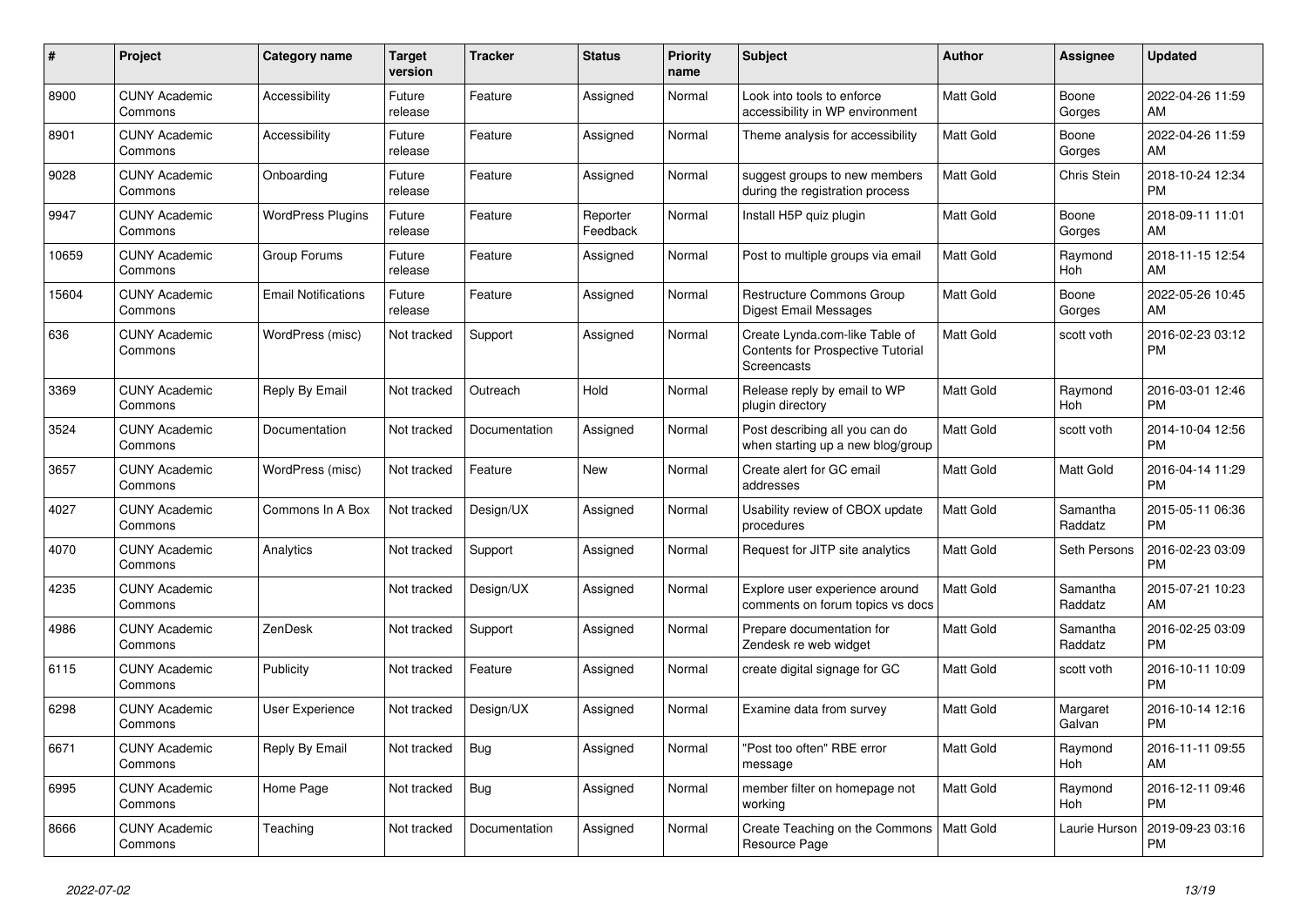| #     | Project                               | Category name              | <b>Target</b><br>version | <b>Tracker</b> | <b>Status</b>        | <b>Priority</b><br>name | <b>Subject</b>                                                                        | Author           | <b>Assignee</b>      | <b>Updated</b>                |
|-------|---------------------------------------|----------------------------|--------------------------|----------------|----------------------|-------------------------|---------------------------------------------------------------------------------------|------------------|----------------------|-------------------------------|
| 8837  | <b>CUNY Academic</b><br>Commons       |                            | Not tracked              | Feature        | Assigned             | Normal                  | Create a form to request info from<br>people requesting premium<br>themes and plugins | <b>Matt Gold</b> | Marilyn<br>Weber     | 2017-11-14 03:35<br><b>PM</b> |
| 8898  | <b>CUNY Academic</b><br>Commons       | Social Paper               | Not tracked              | Feature        | Assigned             | Normal                  | Usage data on docs and social<br>paper                                                | <b>Matt Gold</b> | Matt Gold            | 2017-11-16 11:32<br>AM        |
| 8902  | <b>CUNY Academic</b><br>Commons       | Design                     | Not tracked              | Feature        | Assigned             | Normal                  | Report back on research on<br><b>BuddyPress themes</b>                                | Matt Gold        | <b>Michael Smith</b> | 2017-11-10 12:31<br><b>PM</b> |
| 8976  | <b>CUNY Academic</b><br>Commons       | Reply By Email             | Not tracked              | Feature        | Assigned             | Normal                  | Package RBE new topics posting?                                                       | Matt Gold        | Raymond<br>Hoh       | 2017-12-04 02:34<br><b>PM</b> |
| 8991  | <b>CUNY Academic</b><br>Commons       | Reply By Email             | Not tracked              | <b>Bug</b>     | Hold                 | Normal                  | RBE duplicate email message<br>issue                                                  | <b>Matt Gold</b> | Raymond<br>Hoh       | 2018-02-18 08:53<br><b>PM</b> |
| 9015  | <b>CUNY Academic</b><br>Commons       | Groups (misc)              | Not tracked              | Outreach       | Assigned             | Normal                  | Email group admins the email<br>addresses of their groups                             | <b>Matt Gold</b> | <b>Matt Gold</b>     | 2018-01-02 09:54<br>AM        |
| 9941  | <b>CUNY Academic</b><br>Commons       | Wiki                       | Not tracked              | Support        | Assigned             | Normal                  | Wiki functionality                                                                    | <b>Matt Gold</b> | Boone<br>Gorges      | 2018-06-26 10:57<br>AM        |
| 9979  | <b>CUNY Academic</b><br>Commons       | <b>Email Notifications</b> | Not tracked              | <b>Bug</b>     | Reporter<br>Feedback | Normal                  | Reports of slow email activation<br>emails                                            | Matt Gold        | Boone<br>Gorges      | 2018-08-29 09:40<br><b>PM</b> |
| 10040 | <b>CUNY Academic</b><br>Commons       | WordPress (misc)           | Not tracked              | <b>Bug</b>     | Reporter<br>Feedback | Normal                  | User doesn't see full list of themes                                                  | <b>Matt Gold</b> | Boone<br>Gorges      | 2018-07-25 10:12<br>AM        |
| 13949 | <b>CUNY Academic</b><br>Commons       |                            | Not tracked              | Bug            | New                  | Normal                  | Continued debugging of runaway<br>MySQL connections                                   | <b>Matt Gold</b> | Boone<br>Gorges      | 2021-09-14 10:42<br>AM        |
| 2618  | <b>NYCDH Community</b><br><b>Site</b> |                            |                          | Bug            | Assigned             | Low                     | Mark blogs as spam when created<br>by users marked as spam                            | <b>Matt Gold</b> | Boone<br>Gorges      | 2013-06-09 11:38<br><b>PM</b> |
| 310   | <b>CUNY Academic</b><br>Commons       | BuddyPress (misc)          | Future<br>release        | Feature        | Assigned             | Low                     | <b>Friend Request Email</b>                                                           | <b>Matt Gold</b> | Samantha<br>Raddatz  | 2015-11-09 05:08<br><b>PM</b> |
| 333   | <b>CUNY Academic</b><br>Commons       | <b>Email Notifications</b> | Future<br>release        | Feature        | Assigned             | Low                     | <b>Delay Forum Notification Email</b><br>Delivery Until After Editing Period<br>Ends  | <b>Matt Gold</b> | Raymond<br>Hoh       | 2015-11-09 06:01<br><b>PM</b> |
| 940   | <b>CUNY Academic</b><br>Commons       | Redmine                    | Future<br>release        | Feature        | Assigned             | Low                     | Communication with users after<br>releases                                            | <b>Matt Gold</b> | Dominic<br>Giglio    | 2012-09-09 04:36<br><b>PM</b> |
| 1192  | <b>CUNY Academic</b><br>Commons       | <b>Group Files</b>         | Future<br>release        | Feature        | Assigned             | Low                     | When posting group files, allow<br>users to add a category without<br>saving          | Matt Gold        | Raymond<br>Hoh       | 2015-11-09 05:53<br><b>PM</b> |
| 1456  | <b>CUNY Academic</b><br>Commons       | Group Invitations          | Future<br>release        | Feature        | Reporter<br>Feedback | Low                     | Invite to Group Button from Profile<br>Field                                          | <b>Matt Gold</b> | Samantha<br>Raddatz  | 2015-11-09 05:59<br><b>PM</b> |
| 1562  | <b>CUNY Academic</b><br>Commons       | <b>WordPress Plugins</b>   | Future<br>release        | Feature        | Assigned             | Low                     | Play with NYT Collaborative<br>Authoring Tool                                         | <b>Matt Gold</b> | Boone<br>Gorges      | 2015-01-05 08:47<br><b>PM</b> |
| 2013  | <b>CUNY Academic</b><br>Commons       | <b>Public Portfolio</b>    | Future<br>release        | Feature        | Assigned             | Low                     | Have Profile Privacy Options show<br>up only for filled-in fields                     | <b>Matt Gold</b> | Boone<br>Gorges      | 2015-11-09 06:09<br>PM        |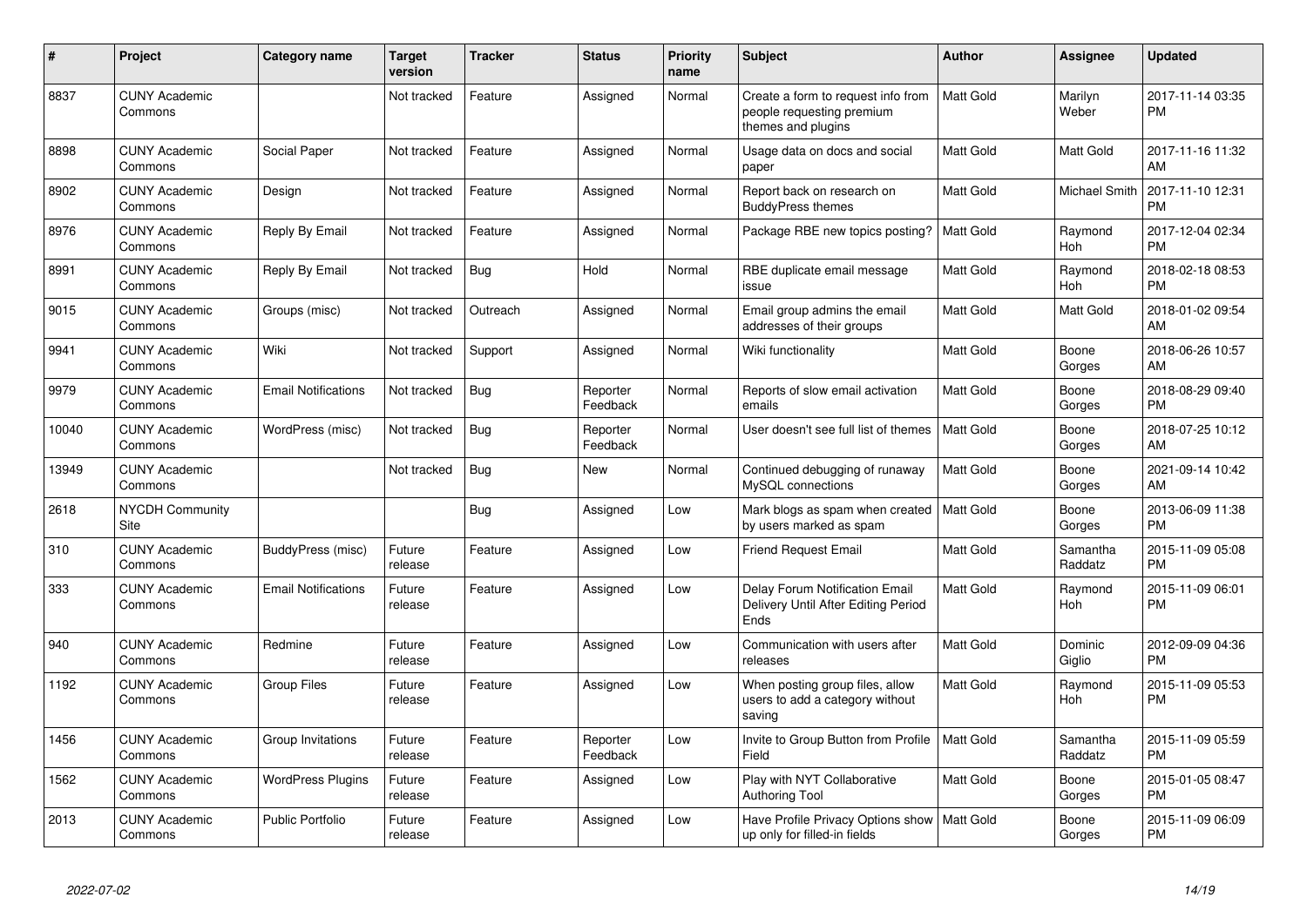| #     | Project                         | Category name            | <b>Target</b><br>version | <b>Tracker</b> | <b>Status</b>        | <b>Priority</b><br>name | Subject                                                                                                                                      | Author                 | <b>Assignee</b>     | <b>Updated</b>                |
|-------|---------------------------------|--------------------------|--------------------------|----------------|----------------------|-------------------------|----------------------------------------------------------------------------------------------------------------------------------------------|------------------------|---------------------|-------------------------------|
| 2223  | <b>CUNY Academic</b><br>Commons | <b>WordPress Plugins</b> | Future<br>release        | Feature        | Assigned             | Low                     | Add Participad to the CUNY<br><b>Academic Commons</b>                                                                                        | <b>Matt Gold</b>       | Boone<br>Gorges     | 2014-09-17 10:03<br><b>PM</b> |
| 3080  | <b>CUNY Academic</b><br>Commons | <b>Group Files</b>       | Future<br>release        | Feature        | Assigned             | Low                     | Create a system to keep track of<br>file changes                                                                                             | Matt Gold              | Boone<br>Gorges     | 2014-02-26 10:04<br><b>PM</b> |
| 3354  | <b>CUNY Academic</b><br>Commons | <b>Group Files</b>       | Future<br>release        | Feature        | Assigned             | Low                     | Allow Group Download of Multiple<br><b>Selected Files</b>                                                                                    | <b>Matt Gold</b>       | Chris Stein         | 2014-08-01 08:50<br>AM        |
| 5016  | <b>CUNY Academic</b><br>Commons | Events                   | Future<br>release        | Feature        | Assigned             | Low                     | Allow comments to be posted on<br>events                                                                                                     | Matt Gold              | Raymond<br>Hoh      | 2019-03-01 02:23<br><b>PM</b> |
| 481   | <b>CUNY Academic</b><br>Commons | Groups (misc)            | Future<br>release        | Feature        | Assigned             | Normal                  | ability to archive inactive groups<br>and blogs                                                                                              | Michael Mandiberg      | Samantha<br>Raddatz | 2015-11-09 05:56<br><b>PM</b> |
| 9908  | <b>CUNY Academic</b><br>Commons |                          | Not tracked              | Feature        | New                  | Normal                  | Is it possible to send email<br>updates to users (or an email<br>address not on the list) for only a<br>single page AFTER being<br>prompted? | <b>Michael Shields</b> | scott voth          | 2018-06-11 01:34<br><b>PM</b> |
| 2167  | <b>CUNY Academic</b><br>Commons | WordPress (misc)         | Future<br>release        | Bug            | Assigned             | Normal                  | CAC-Livestream Plugin Issues                                                                                                                 | <b>Michael Smith</b>   | Dominic<br>Giglio   | 2015-01-02 03:06<br><b>PM</b> |
| 3458  | <b>CUNY Academic</b><br>Commons | Groups (misc)            | Future<br>release        | Feature        | Assigned             | Normal                  | Filter Members of Group by<br>Campus                                                                                                         | <b>Michael Smith</b>   | Samantha<br>Raddatz | 2014-09-26 08:32<br><b>PM</b> |
| 3506  | <b>CUNY Academic</b><br>Commons | Publicity                | 1.7                      | Publicity      | New                  | Normal                  | Prepare 1.7 email messaging                                                                                                                  | Micki Kaufman          | Micki<br>Kaufman    | 2014-10-01 12:36<br><b>PM</b> |
| 3509  | <b>CUNY Academic</b><br>Commons | Publicity                | 1.7                      | Publicity      | New                  | Normal                  | Create 1.7 digital signage imagery                                                                                                           | Micki Kaufman          | Marilyn<br>Weber    | 2014-10-01 12:40<br><b>PM</b> |
| 3510  | <b>CUNY Academic</b><br>Commons | Publicity                | 1.7                      | Publicity      | Assigned             | Normal                  | Post on the News Blog re: 'My<br>Commons'                                                                                                    | Micki Kaufman          | Sarah<br>Morgano    | 2014-10-15 11:18<br>AM        |
| 3511  | <b>CUNY Academic</b><br>Commons | Publicity                | 1.7                      | Publicity      | Assigned             | Normal                  | Social media for 1.7                                                                                                                         | Micki Kaufman          | Sarah<br>Morgano    | 2014-10-14 03:32<br><b>PM</b> |
| 2753  | <b>CUNY Academic</b><br>Commons | <b>Public Portfolio</b>  | Future<br>release        | Feature        | New                  | Normal                  | Create actual actual tagification in<br>academic interests and other<br>fields                                                               | Micki Kaufman          | Boone<br>Gorges     | 2015-01-05 08:52<br><b>PM</b> |
| 2754  | <b>CUNY Academic</b><br>Commons | Design                   | Future<br>release        | Feature        | Assigned             | Normal                  | Determine strategy for CAC logo<br>handling in top header                                                                                    | Micki Kaufman          | Chris Stein         | 2015-01-05 08:53<br><b>PM</b> |
| 3475  | <b>CUNY Academic</b><br>Commons | Events                   | Future<br>release        | Feature        | Assigned             | Normal                  | Request to add plugin to<br>streamline room<br>booking/appointment booking                                                                   | Naomi Barrettara       | Boone<br>Gorges     | 2014-12-01 05:14<br><b>PM</b> |
| 9346  | <b>CUNY Academic</b><br>Commons | WordPress (misc)         | Not tracked              | Bug            | New                  | Normal                  | Clone cetls.bmcc.cuny.edu for<br>development                                                                                                 | Owen Roberts           | Raymond<br>Hoh      | 2018-03-06 05:35<br><b>PM</b> |
| 6665  | <b>CUNY Academic</b><br>Commons |                          | Not tracked              | Publicity      | New                  | Normal                  | Dead Link in 1.10 announcement<br>post                                                                                                       | Paige Dupont           | Stephen Real        | 2016-12-01 03:11<br><b>PM</b> |
| 11449 | <b>CUNY Academic</b><br>Commons | WordPress - Media        | Not tracked              | Support        | Reporter<br>Feedback | Normal                  | Cloning Media Library for JITP<br>from Staging to Production Site                                                                            | Patrick DeDauw         | Boone<br>Gorges     | 2019-05-13 12:00<br>PM        |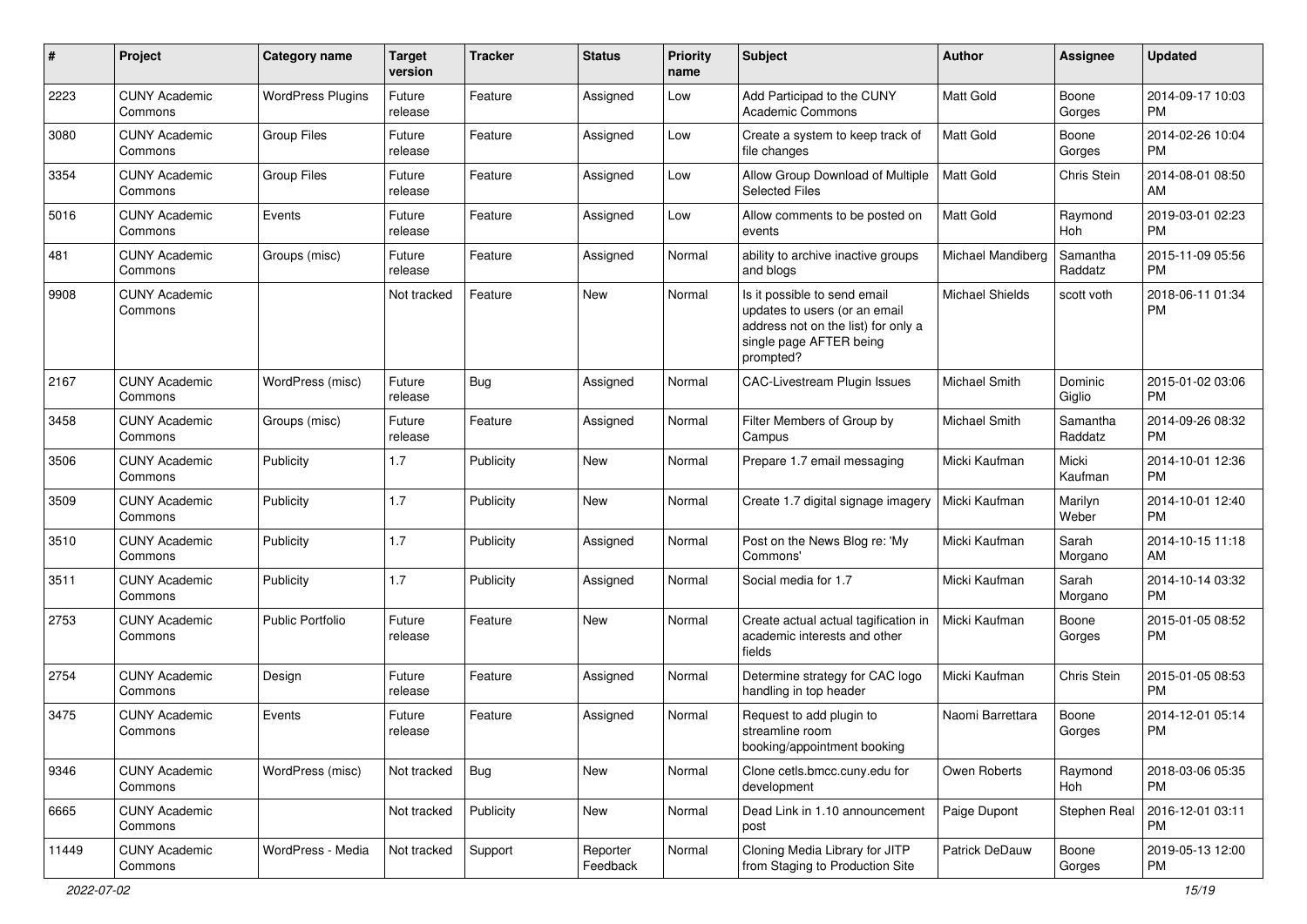| #     | Project                         | Category name            | <b>Target</b><br>version | <b>Tracker</b> | <b>Status</b>        | <b>Priority</b><br>name | <b>Subject</b>                                                                                  | <b>Author</b>           | Assignee            | <b>Updated</b>                |
|-------|---------------------------------|--------------------------|--------------------------|----------------|----------------------|-------------------------|-------------------------------------------------------------------------------------------------|-------------------------|---------------------|-------------------------------|
| 14483 | <b>CUNY Academic</b><br>Commons | WordPress - Media        | Not tracked              | Bug            | Reporter<br>Feedback | Normal                  | Wordpress PDF Embed Stopped<br>Working after JITP Media Clone                                   | Patrick DeDauw          | Boone<br>Gorges     | 2021-05-20 01:51<br><b>PM</b> |
| 8675  | <b>CUNY Academic</b><br>Commons | User Onboarding          | Future<br>release        | Bug            | Reporter<br>Feedback | Low                     | Add new User search screen calls<br>for the input of email address but<br>doesn't work with one | Paul Hebert             | Boone<br>Gorges     | 2017-10-11 11:17<br>AM        |
| 16294 | <b>CUNY Academic</b><br>Commons |                          |                          | Bug            | <b>New</b>           | Urgent                  | CAC is down                                                                                     | Raffi<br>Khatchadourian |                     | 2022-06-27 02:00<br><b>PM</b> |
| 14792 | <b>CUNY Academic</b><br>Commons |                          |                          | <b>Bug</b>     | New                  | Normal                  | Inconsistent email notifications<br>from gravity forms                                          | Raffi<br>Khatchadourian |                     | 2021-10-04 01:50<br><b>PM</b> |
| 15516 | <b>CUNY Academic</b><br>Commons | <b>WordPress Plugins</b> |                          | Bug            | Reporter<br>Feedback | Normal                  | Can't publish or save draft of post<br>on wordpress.com                                         | Raffi<br>Khatchadourian | Raymond<br>Hoh      | 2022-03-02 05:52<br><b>PM</b> |
| 16290 | <b>CUNY Academic</b><br>Commons |                          |                          | Feature        | Reporter<br>Feedback | Normal                  | Add Table Of Contents Block<br>plug-in                                                          | Raffi<br>Khatchadourian |                     | 2022-06-24 10:26<br>AM        |
| 16314 | <b>CUNY Academic</b><br>Commons | <b>WordPress Plugins</b> |                          | Feature        | <b>New</b>           | Normal                  | Install Multicollab plug-in?                                                                    | Raffi<br>Khatchadourian |                     | 2022-06-29 03:44<br><b>PM</b> |
| 5182  | <b>CUNY Academic</b><br>Commons | Social Paper             | Future<br>release        | Design/UX      | <b>New</b>           | Normal                  | "Publishing" a private paper on<br>social paper?                                                | Raffi<br>Khatchadourian | Boone<br>Gorges     | 2016-10-13 04:12<br><b>PM</b> |
| 5183  | <b>CUNY Academic</b><br>Commons | Social Paper             | Future<br>release        | Design/UX      | New                  | Normal                  | Creating a new paper when<br>viewing an existing paper                                          | Raffi<br>Khatchadourian | Samantha<br>Raddatz | 2016-02-02 12:09<br><b>PM</b> |
| 9420  | <b>CUNY Academic</b><br>Commons | cuny.is                  | Not tracked              | Feature        | <b>New</b>           | Normal                  | Request for http://cuny.is/streams                                                              | Raffi<br>Khatchadourian | Marilyn<br>Weber    | 2018-04-02 10:08<br>AM        |
| 11077 | <b>CUNY Academic</b><br>Commons | Events                   | Not tracked              | Feature        | Reporter<br>Feedback | Normal                  | Show event category description<br>in event list view                                           | Raffi<br>Khatchadourian |                     | 2019-02-12 10:38<br><b>PM</b> |
| 15242 | <b>CUNY Academic</b><br>Commons | Performance              | Not tracked              | Bug            | Reporter<br>Feedback | Normal                  | Slugist site                                                                                    | Raffi<br>Khatchadourian | Boone<br>Gorges     | 2022-02-07 11:14<br>AM        |
| 8498  | <b>CUNY Academic</b><br>Commons | <b>WordPress Plugins</b> | Future<br>release        | Feature        | <b>New</b>           | Low                     | <b>Gravity Forms Email Users</b>                                                                | Raffi<br>Khatchadourian | Matt Gold           | 2017-10-13 12:58<br><b>PM</b> |
| 16319 | <b>CUNY Academic</b><br>Commons | <b>WordPress Plugins</b> | 2.0.3                    | Bug            | <b>New</b>           | Normal                  | Request for Events Calendar Pro<br>5.14.2 update                                                | Raymond Hoh             | Raymond<br>Hoh      | 2022-07-01 04:16<br><b>PM</b> |
| 14908 | <b>CUNY Academic</b><br>Commons | Performance              |                          | <b>Bug</b>     | <b>New</b>           | Normal                  | Stale object cache on cdev                                                                      | Raymond Hoh             | Boone<br>Gorges     | 2021-12-07 09:45<br>AM        |
| 16177 | <b>CUNY Academic</b><br>Commons | Reply By Email           |                          | Bug            | <b>New</b>           | Normal                  | Switch to Inbound mode for RBE                                                                  | Raymond Hoh             | Raymond<br>Hoh      | 2022-05-30 04:32<br><b>PM</b> |
| 16255 | <b>CUNY Academic</b><br>Commons | WordPress (misc)         |                          | Bug            | <b>New</b>           | Normal                  | Need to define 'MULTISITE'<br>constant in wp-config.php                                         | Raymond Hoh             |                     | 2022-06-19 09:31<br>AM        |
| 3691  | <b>CUNY Academic</b><br>Commons | <b>WordPress Plugins</b> | Future<br>release        | Bug            | <b>New</b>           | Normal                  | <b>WPMU Domain Mapping</b><br>Debugging on cdev                                                 | Raymond Hoh             | Matt Gold           | 2014-12-12 09:04<br>AM        |
| 3939  | <b>CUNY Academic</b><br>Commons | <b>WordPress Plugins</b> | Future<br>release        | <b>Bug</b>     | Hold                 | Normal                  | Activity stream support for<br>Co-Authors Plus plugin                                           | Raymond Hoh             | Raymond<br>Hoh      | 2015-11-09 06:13<br><b>PM</b> |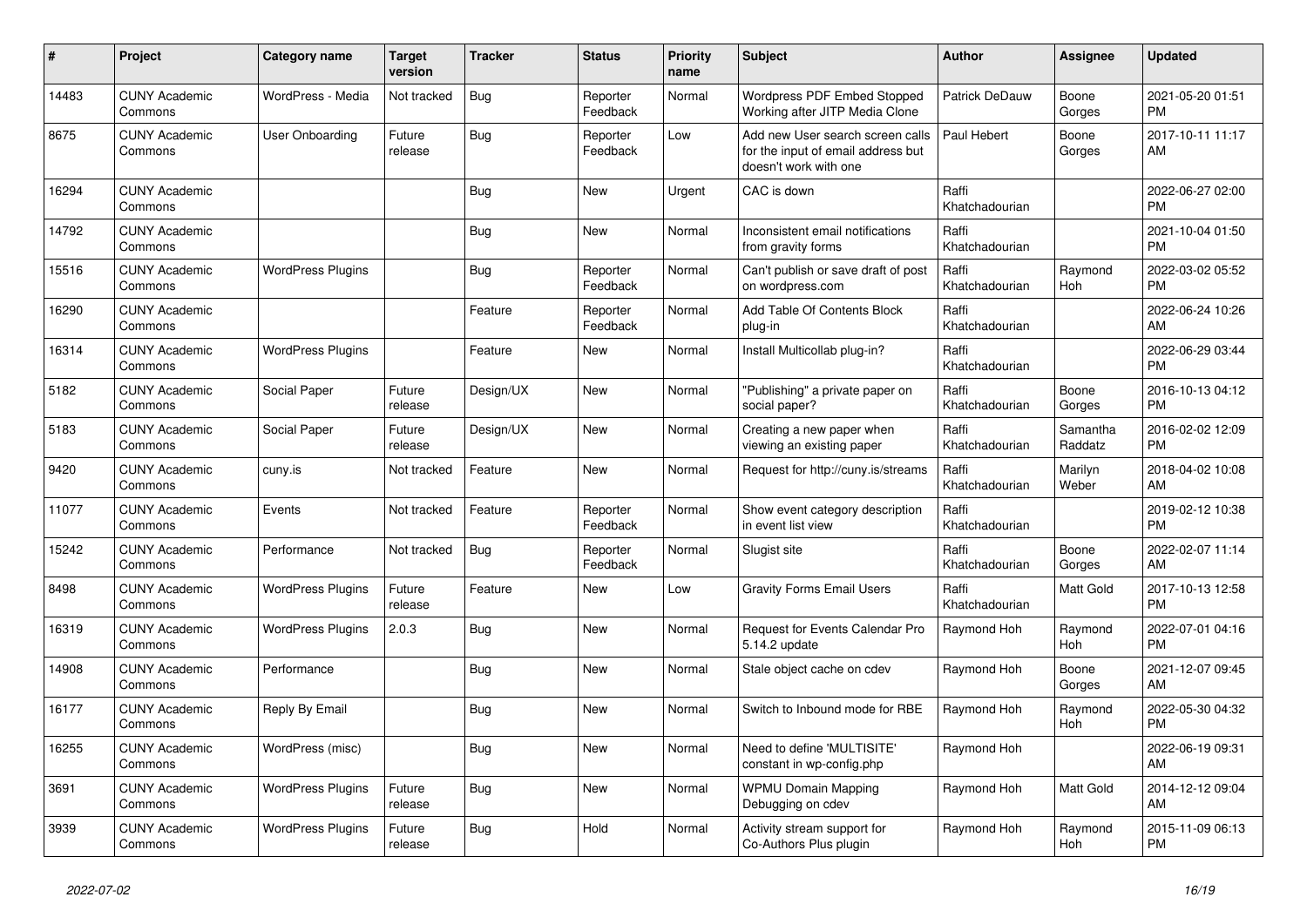| #     | <b>Project</b>                  | Category name            | Target<br>version | <b>Tracker</b> | <b>Status</b>        | <b>Priority</b><br>name | <b>Subject</b>                                                  | <b>Author</b>    | Assignee            | <b>Updated</b>                |
|-------|---------------------------------|--------------------------|-------------------|----------------|----------------------|-------------------------|-----------------------------------------------------------------|------------------|---------------------|-------------------------------|
| 11243 | <b>CUNY Academic</b><br>Commons | BuddyPress (misc)        | Future<br>release | <b>Bug</b>     | <b>New</b>           | Normal                  | Audit bp-custom.php                                             | Raymond Hoh      | Raymond<br>Hoh      | 2022-04-26 11:59<br>AM        |
| 14496 | <b>CUNY Academic</b><br>Commons | Domain Mapping           | Future<br>release | Bug            | New                  | Normal                  | Mapped domain SSO uses<br>third-party cookies                   | Raymond Hoh      | Raymond<br>Hoh      | 2021-05-24 04:03<br><b>PM</b> |
| 14983 | <b>CUNY Academic</b><br>Commons | WordPress (misc)         | Not tracked       | Support        | Reporter<br>Feedback | Normal                  | "Read More" tag not working                                     | Rebecca Krisel   | Raymond<br>Hoh      | 2021-11-23 01:17<br><b>PM</b> |
| 58    | <b>CUNY Academic</b><br>Commons | BuddyPress (misc)        | Future<br>release | Feature        | Assigned             | Low                     | Make member search sortable by<br>last name                     | Roberta Brody    | Boone<br>Gorges     | 2010-08-26 02:38<br><b>PM</b> |
| 4221  | <b>CUNY Academic</b><br>Commons | Group Forums             | Future<br>release | Design/UX      | Assigned             | Normal                  | Add 'Number of Posts' display<br>option to Forum page           | Samantha Raddatz | Samantha<br>Raddatz | 2015-06-26 02:21<br><b>PM</b> |
| 4222  | <b>CUNY Academic</b><br>Commons | User Experience          | Future<br>release | Design/UX      | <b>New</b>           | Normal                  | Add information to 'Delete<br>Account' page                     | Samantha Raddatz | scott voth          | 2015-06-26 11:35<br>AM        |
| 4225  | <b>CUNY Academic</b><br>Commons | DiRT Integration         | Future<br>release | Design/UX      | <b>New</b>           | Normal                  | Add information to DIRT page (in<br>Create a Group)             | Samantha Raddatz | Matt Gold           | 2015-06-26 03:14<br><b>PM</b> |
| 4226  | <b>CUNY Academic</b><br>Commons | <b>BuddyPress Docs</b>   | Future<br>release | Design/UX      | <b>New</b>           | Normal                  | Add option to connect a Doc with<br>a Group                     | Samantha Raddatz | Samantha<br>Raddatz | 2015-09-09 04:08<br><b>PM</b> |
| 4253  | <b>CUNY Academic</b><br>Commons | <b>Public Portfolio</b>  | Future<br>release | Design/UX      | <b>New</b>           | Normal                  | Encourage users to add portfolio<br>content                     | Samantha Raddatz | Samantha<br>Raddatz | 2015-07-07 11:32<br>AM        |
| 4592  | <b>CUNY Academic</b><br>Commons | Events                   | Future<br>release | Design/UX      | <b>New</b>           | Normal                  | Event Creation - Venue Dropdown<br>Slow                         | Samantha Raddatz | Boone<br>Gorges     | 2015-09-14 04:56<br><b>PM</b> |
| 4622  | <b>CUNY Academic</b><br>Commons | <b>Public Portfolio</b>  | Future<br>release | Design/UX      | <b>New</b>           | Normal                  | <b>Profile Visibility Settings</b>                              | Samantha Raddatz | Samantha<br>Raddatz | 2015-09-21 12:18<br><b>PM</b> |
| 5298  | <b>CUNY Academic</b><br>Commons |                          | Not tracked       | Publicity      | <b>New</b>           | Normal                  | Survey Pop-Up Text                                              | Samantha Raddatz | Samantha<br>Raddatz | 2016-03-22 12:27<br><b>PM</b> |
| 585   | <b>CUNY Academic</b><br>Commons | Group Forums             | Future<br>release | Feature        | Assigned             | Normal                  | Merge Forum Topics                                              | Sarah Morgano    | Boone<br>Gorges     | 2011-07-06 04:11<br><b>PM</b> |
| 1888  | <b>CUNY Academic</b><br>Commons | Home Page                | Future<br>release | Feature        | Assigned             | Normal                  | Refactor BP MPO Activity Filter to<br>support proper pagination | Sarah Morgano    | Boone<br>Gorges     | 2014-05-01 07:11<br>PM.       |
| 5826  | <b>CUNY Academic</b><br>Commons | <b>WordPress Plugins</b> | Future<br>release | Support        | Reporter<br>Feedback | Normal                  | <b>Remove Subscription Options</b><br>plugin from directory     | Sarah Morgano    | Sarah<br>Morgano    | 2016-10-21 04:14<br><b>PM</b> |
| 11496 | <b>CUNY Academic</b><br>Commons | <b>Public Portfolio</b>  | 1.15.2            | Support        | New                  | Normal                  | Replace Twitter Icon on Member<br>Portfolio page                | scott voth       | Boone<br>Gorges     | 2019-06-06 01:03<br><b>PM</b> |
| 15767 | <b>CUNY Academic</b><br>Commons | WordPress (misc)         |                   | Support        | New                  | Normal                  | Site loading slowly                                             | scott voth       | Boone<br>Gorges     | 2022-04-04 08:56<br><b>PM</b> |
| 16245 | <b>CUNY Academic</b><br>Commons | WordPress (misc)         |                   | <b>Bug</b>     | Reporter<br>Feedback | Normal                  | Save Button missing on<br><b>WordPress Profile page</b>         | scott voth       | Raymond<br>Hoh      | 2022-06-16 03:09<br><b>PM</b> |
| 13946 | <b>CUNY Academic</b><br>Commons | <b>WordPress Plugins</b> | 2.1.0             | Support        | Assigned             | Normal                  | <b>Custom Embed handler For</b><br>OneDrive files               | scott voth       | Raymond<br>Hoh      | 2022-05-26 10:46<br>AM        |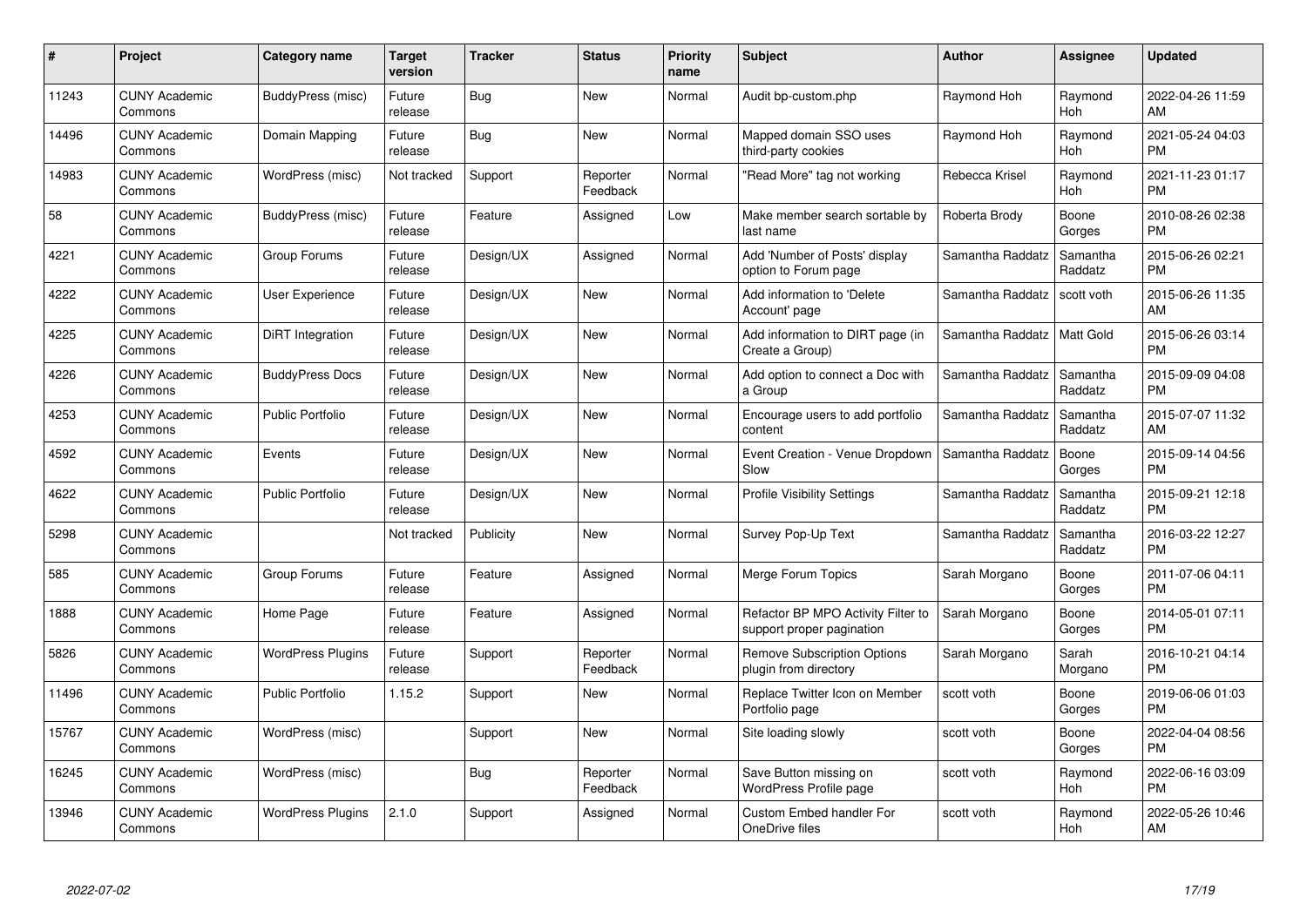| #     | Project                         | <b>Category name</b>     | <b>Target</b><br>version | <b>Tracker</b> | <b>Status</b>        | <b>Priority</b><br>name | Subject                                                                              | Author       | Assignee           | <b>Updated</b>                |
|-------|---------------------------------|--------------------------|--------------------------|----------------|----------------------|-------------------------|--------------------------------------------------------------------------------------|--------------|--------------------|-------------------------------|
| 3492  | <b>CUNY Academic</b><br>Commons | <b>WordPress Themes</b>  | Future<br>release        | Support        | Assigned             | Normal                  | Add CBOX theme to the<br>Commons                                                     | scott voth   | Raymond<br>Hoh     | 2014-10-08 05:55<br><b>PM</b> |
| 4438  | <b>CUNY Academic</b><br>Commons | Events                   | Future<br>release        | Bug            | Assigned             | Normal                  | Events Calendar - Export<br><b>Recurring Events</b>                                  | scott voth   | Daniel Jones       | 2016-05-23 04:25<br><b>PM</b> |
| 5827  | <b>CUNY Academic</b><br>Commons | <b>Public Portfolio</b>  | Future<br>release        | Bug            | Assigned             | Normal                  | Academic Interests square bracket<br>links not working                               | l scott voth | Chris Stein        | 2016-08-11 11:59<br><b>PM</b> |
| 10226 | <b>CUNY Academic</b><br>Commons | Courses                  | Future<br>release        | Feature        | New                  | Normal                  | Add "My Courses" to drop down<br>list                                                | scott voth   | Boone<br>Gorges    | 2021-11-19 12:42<br><b>PM</b> |
| 10354 | <b>CUNY Academic</b><br>Commons | <b>Public Portfolio</b>  | Future<br>release        | Feature        | New                  | Normal                  | Opt out of Having a Profile Page                                                     | scott voth   | Chris Stein        | 2020-05-12 10:43<br>AM        |
| 11531 | <b>CUNY Academic</b><br>Commons | Events                   | Future<br>release        | Feature        | New                  | Normal                  | Main Events calendar should<br>include non-public events that<br>user has access to  | scott voth   | Boone<br>Gorges    | 2019-06-11 10:00<br>AM        |
| 11788 | <b>CUNY Academic</b><br>Commons | <b>WordPress Plugins</b> | Future<br>release        | Support        | Reporter<br>Feedback | Normal                  | Plugin Request - Browse Aloud                                                        | scott voth   |                    | 2019-09-24 08:42<br>AM        |
| 11860 | <b>CUNY Academic</b><br>Commons | Registration             | Future<br>release        | Feature        | New                  | Normal                  | <b>Ensure Students Are Aware They</b><br>Can Use Aliases At Registration             | scott voth   |                    | 2019-09-24 08:46<br>AM        |
| 12573 | <b>CUNY Academic</b><br>Commons | <b>WordPress Plugins</b> | Future<br>release        | Bug            | <b>New</b>           | Normal                  | <b>CommentPress Core Issues</b>                                                      | scott voth   |                    | 2020-03-24 04:32<br><b>PM</b> |
| 14113 | <b>CUNY Academic</b><br>Commons | WordPress (misc)         | Future<br>release        | Bug            | Hold                 | Normal                  | Block Editor Not Working on this<br>page - Json error                                | scott voth   | Boone<br>Gorges    | 2021-03-05 11:01<br>AM        |
| 9515  | <b>CUNY Academic</b><br>Commons | <b>WordPress Plugins</b> | Not tracked              | Bug            | Reporter<br>Feedback | Normal                  | Text to Speech plugin - "More<br>Slowly" checkbox not working                        | scott voth   | Boone<br>Gorges    | 2018-06-13 02:26<br><b>PM</b> |
| 10839 | <b>CUNY Academic</b><br>Commons | About page               | Not tracked              | Support        | New                  | Normal                  | <b>Mission Statement Needs</b><br>Revision                                           | scott voth   | Matt Gold          | 2018-12-26 10:58<br>AM        |
| 10982 | <b>CUNY Academic</b><br>Commons | Domain Mapping           | Not tracked              | Support        | Reporter<br>Feedback | Normal                  | <b>CNAME</b> question                                                                | scott voth   |                    | 2019-01-22 04:29<br><b>PM</b> |
| 11386 | <b>CUNY Academic</b><br>Commons | WordPress - Media        | Not tracked              | Support        | Reporter<br>Feedback | Normal                  | disappearing images                                                                  | scott voth   | Boone<br>Gorges    | 2019-05-14 10:32<br>AM        |
| 11393 | <b>CUNY Academic</b><br>Commons |                          | Not tracked              | Publicity      | New                  | Normal                  | After 1.15 release, ceate a hero<br>slide and post about adding a site<br>to a group | scott voth   | Patrick<br>Sweeney | 2019-05-14 10:32<br>AM        |
| 11493 | <b>CUNY Academic</b><br>Commons | Domain Mapping           | Not tracked              | Support        | Reporter<br>Feedback | Normal                  | Domain Mapping Request - Talia<br>Schaffer                                           | scott voth   | Matt Gold          | 2019-08-06 08:39<br>AM        |
| 12247 | <b>CUNY Academic</b><br>Commons | Publicity                | Not tracked              | Support        | New                  | Normal                  | <b>Screenshot of First Commons</b><br>Homepage                                       | scott voth   | scott voth         | 2020-01-14 12:08<br><b>PM</b> |
| 12392 | <b>CUNY Academic</b><br>Commons | Help/Codex               | Not tracked              | Documentation  | New                  | Normal                  | Updates to Common Commons<br>Questions on Help Page                                  | scott voth   | Margaret<br>Galvan | 2020-02-11 10:53<br>AM        |
| 14394 | <b>CUNY Academic</b><br>Commons |                          | Not tracked              | Feature        | New                  | Normal                  | Commons News Site - redesign                                                         | scott voth   | scott voth         | 2021-09-14 10:46<br>AM        |